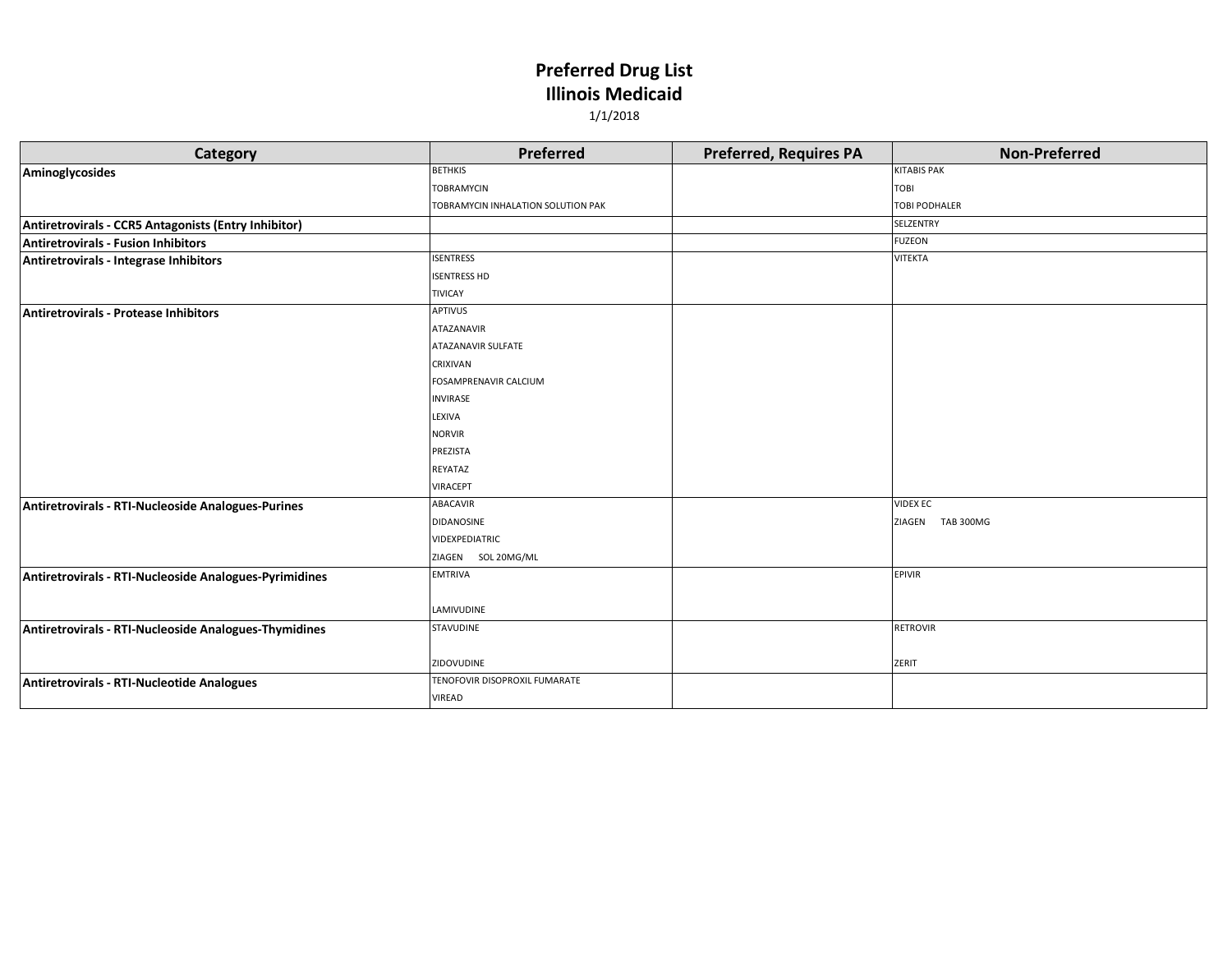| Category                                       | Preferred                              | <b>Preferred, Requires PA</b> | <b>Non-Preferred</b>    |
|------------------------------------------------|----------------------------------------|-------------------------------|-------------------------|
| Antiretrovirals - RTI-Non-Nucleoside Analogues | <b>EDURANT</b>                         |                               | VIRAMUNE                |
|                                                | EFAVIRENZ                              |                               | <b>VIRAMUNE XR</b>      |
|                                                | <b>INTELENCE</b>                       |                               |                         |
|                                                | <b>NEVIRAPINE</b>                      |                               |                         |
|                                                | <b>NEVIRAPINE ER</b>                   |                               |                         |
|                                                | <b>RESCRIPTOR</b>                      |                               |                         |
|                                                | SUSTIVA                                |                               |                         |
| <b>Antiretrovirals Adjuvants</b>               |                                        |                               | <b>TYBOST</b>           |
| <b>Antiretroviral Combinations</b>             | ABACAVIR SULFATE/LAMIVUDINE/ZIDOVUDINE |                               | <b>COMBIVIR</b>         |
|                                                | ABACAVIR/LAMIVUDINE                    |                               | COMPLERA                |
|                                                | <b>ATRIPLA</b>                         |                               | EPZICOM                 |
|                                                | <b>DESCOVY</b>                         |                               | <b>EVOTAZ</b>           |
|                                                | GENVOYA                                |                               | <b>JULUCA</b>           |
|                                                | KALETRA TAB 100-25MG                   |                               | KALETRA SOL             |
|                                                | KALETRA TAB 200-50MG                   |                               | <b>ODEFSEY</b>          |
|                                                | LAMIVUDINE/ZIDOVUDINE                  |                               | <b>PREZCOBIX</b>        |
|                                                | LOPINAVIR/RITONAVIR                    |                               | <b>STRIBILD</b>         |
|                                                | TRUVADA                                |                               | <b>TRIUMEQ</b>          |
|                                                |                                        |                               | TRIZIVIR                |
| <b>Hepatitis C Agents</b>                      | MODERIBA TAB 200MG                     | PEGINTRON                     | <b>COPEGUS</b>          |
|                                                | RIBASPHERE CAP 200MG                   | SOVALDI                       | <b>DAKLINZA</b>         |
|                                                | RIBASPHERE TAB 200MG                   |                               | MODERIBA TAB 1000/DAY   |
|                                                | RIBAVIRIN                              |                               | MODERIBA TAB 600/DAY    |
|                                                |                                        |                               | MODERIBA 1200 DOSE PACK |
|                                                |                                        |                               | MODERIBA 800 DOSE PACK  |
|                                                |                                        |                               | <b>OLYSIO</b>           |
|                                                |                                        |                               | PEGASYS                 |
|                                                |                                        |                               | PEGASYS PROCLICK        |
|                                                |                                        |                               | REBETOL                 |
|                                                |                                        |                               | RIBASPHERE TAB 400MG    |
|                                                |                                        |                               | RIBASPHERE TAB 600MG    |
|                                                |                                        |                               | RIBASPHERE RIBAPAK      |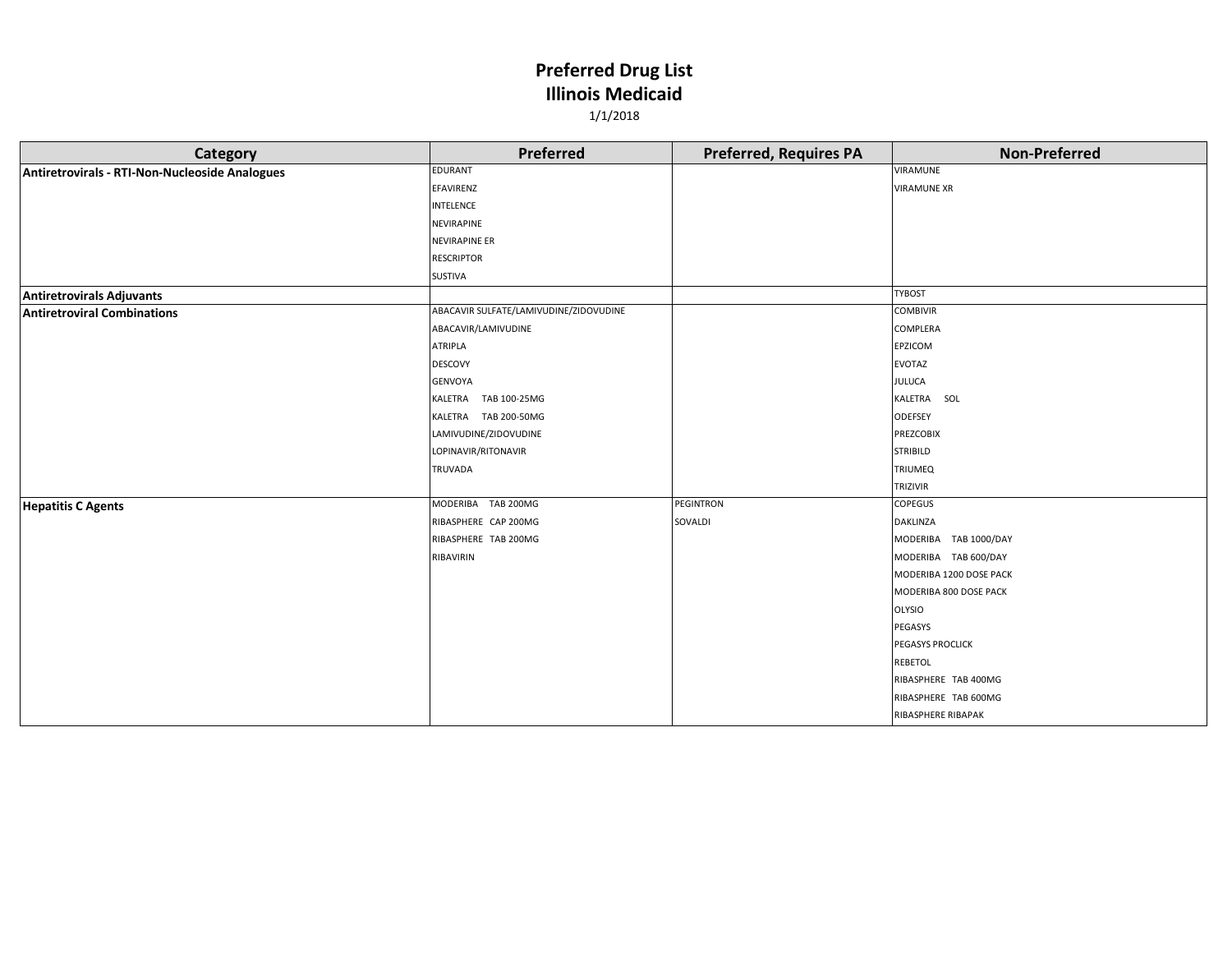| Category                                | Preferred                      | <b>Preferred, Requires PA</b> | <b>Non-Preferred</b>                |
|-----------------------------------------|--------------------------------|-------------------------------|-------------------------------------|
| <b>Hepatitis C Agent - Combinations</b> |                                | EPCLUSA                       | <b>HARVONI</b>                      |
|                                         |                                | ZEPATIER                      | <b>MAVYRET</b>                      |
|                                         |                                |                               | <b>TECHNIVIE</b>                    |
|                                         |                                |                               | <b>VIEKIRA PAK</b>                  |
|                                         |                                |                               | <b>VIEKIRA XR</b>                   |
|                                         |                                |                               | <b>VOSEVI</b>                       |
| <b>Progestins</b>                       |                                | MAKENA                        |                                     |
| <b>Human Insulin</b>                    | <b>HUMALOG</b>                 |                               | ADMELOG                             |
|                                         | HUMALOG JUNIOR KWIKPEN         |                               | ADMELOG SOLOSTAR                    |
|                                         | <b>HUMALOG KWIKPEN</b>         |                               | AFREZZA                             |
|                                         | HUMALOG MIX 50/50              |                               | APIDRA                              |
|                                         | HUMALOG MIX 50/50 KWIKPEN      |                               | APIDRA SOLOSTAR                     |
|                                         | HUMALOG MIX 75/25              |                               | <b>BASAGLAR KWIKPEN</b>             |
|                                         | HUMALOG MIX 75/25 KWIKPEN      |                               | <b>FIASP</b>                        |
|                                         | HUMULIN 70/30                  |                               | <b>FIASP FLEXTOUCH</b>              |
|                                         | HUMULIN 70/30 KWIKPEN          |                               | NOVOLIN 70/30                       |
|                                         | <b>HUMULIN N</b>               |                               | NOVOLIN 70/30 RELION                |
|                                         | <b>HUMULIN N KWIKPEN</b>       |                               | <b>NOVOLIN N</b>                    |
|                                         | <b>HUMULIN R</b>               |                               | NOVOLIN N RELION                    |
|                                         | HUMULIN R U-500 (CONCENTRATED) |                               | <b>NOVOLIN R</b>                    |
|                                         | HUMULIN R U-500 KWIKPEN        |                               | <b>NOVOLIN R RELION</b>             |
|                                         | LANTUS                         |                               | <b>NOVOLOG</b>                      |
|                                         | <b>LANTUS SOLOSTAR</b>         |                               | NOVOLOG FLEXPEN                     |
|                                         | LEVEMIR                        |                               | NOVOLOG MIX 70/30                   |
|                                         | LEVEMIR FLEXTOUCH              |                               | NOVOLOG MIX 70/30 PREFILLED FLEXPEN |
|                                         |                                |                               | NOVOLOG PENFILL                     |
|                                         |                                |                               | TOUJEO SOLOSTAR                     |
|                                         |                                |                               | <b>TRESIBA FLEXTOUCH</b>            |
| Antidiabetic - Amylin Analogs           |                                |                               | SYMLINPEN 120                       |
|                                         |                                |                               | SYMLINPEN 60                        |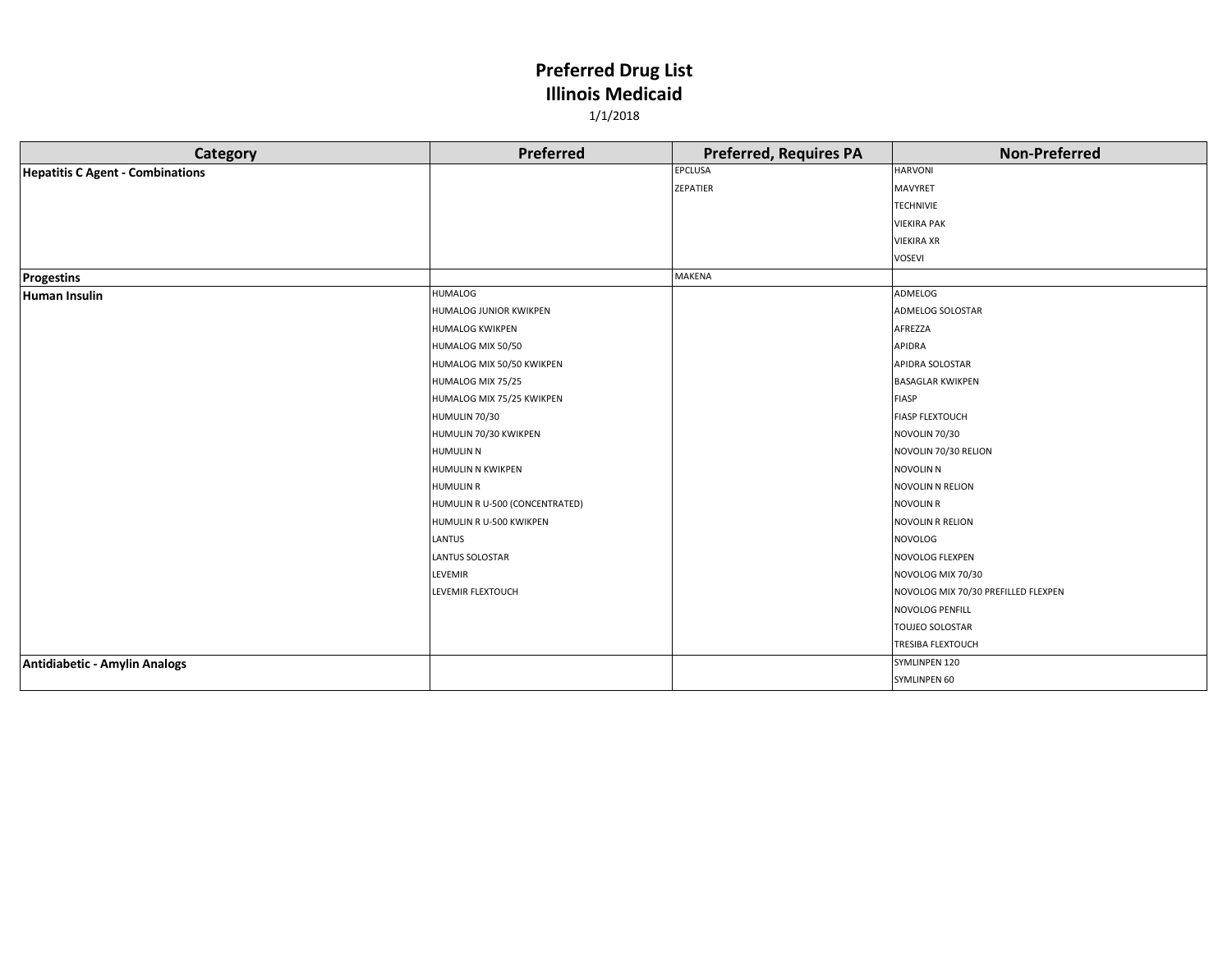| Category                                                          | Preferred                   | <b>Preferred, Requires PA</b> | <b>Non-Preferred</b>       |
|-------------------------------------------------------------------|-----------------------------|-------------------------------|----------------------------|
| Antidiabetics - Incretin Mimetic Agents (GLP-1 Receptor Agonists) | <b>BYETTA</b>               |                               | ADLYXIN                    |
|                                                                   |                             |                               |                            |
|                                                                   | <b>VICTOZA</b>              |                               | ADLYXIN STARTER PACK       |
|                                                                   |                             |                               | <b>BYDUREON</b>            |
|                                                                   |                             |                               | <b>BYDUREON BCISE</b>      |
|                                                                   |                             |                               | <b>BYDUREON PEN</b>        |
|                                                                   |                             |                               | <b>OZEMPIC</b>             |
|                                                                   |                             |                               | TANZEUM                    |
|                                                                   |                             |                               | <b>TRULICITY</b>           |
| Antidiabetics - Sulfonylureas                                     | CHLORPROPAMIDE              |                               | AMARYL                     |
|                                                                   | GLIMEPIRIDE                 |                               | <b>GLUCOTROL</b>           |
|                                                                   | <b>GLIPIZIDE</b>            |                               | <b>GLUCOTROL XL</b>        |
|                                                                   | <b>GLIPIZIDE ER</b>         |                               | GLYNASE                    |
|                                                                   | <b>GLIPIZIDE XL</b>         |                               |                            |
|                                                                   | <b>GLYBURIDE</b>            |                               |                            |
|                                                                   | <b>GLYBURIDE MICRONIZED</b> |                               |                            |
|                                                                   | TOLAZAMIDE                  |                               |                            |
|                                                                   | TOLBUTAMIDE                 |                               |                            |
| Antidiabetics - Biguanides                                        | METFORMIN TAB 500MG ER      |                               | <b>FORTAMET</b>            |
|                                                                   | METFORMIN TAB 750MG ER      |                               | <b>GLUCOPHAGE</b>          |
|                                                                   | METFORMIN HCL               |                               | <b>GLUCOPHAGE XR</b>       |
|                                                                   | METFORMIN HYDROCHLORIDE     |                               | <b>GLUMETZA</b>            |
|                                                                   |                             |                               | METFORMIN TAB 1000 ER      |
|                                                                   |                             |                               | METFORMIN TAB 500MG ER     |
|                                                                   |                             |                               | METFORMIN ER TAB 1000MG    |
|                                                                   |                             |                               | METFORMIN HYDROCHLORIDE ER |
|                                                                   |                             |                               | RIOMET                     |
| <b>Antidiabetics - Meglitinide Analogues</b>                      | NATEGLINIDE                 |                               | PRANDIN                    |
|                                                                   |                             |                               | REPAGLINIDE                |
|                                                                   |                             |                               | <b>STARLIX</b>             |
| Antidiabetics - Alpha-Glucosidase Inhibitors                      | ACARBOSE                    |                               | GLYSET                     |
|                                                                   | MIGLITOL                    |                               | PRECOSE                    |
| Antidiabetics - Dipeptidyl Peptidase-4 (DPP-4) Inhibitors         | <b>JANUVIA</b>              |                               | <b>ALOGLIPTIN</b>          |
|                                                                   |                             |                               |                            |
|                                                                   | TRADJENTA                   |                               | <b>NESINA</b>              |
|                                                                   |                             |                               | ONGLYZA                    |
| Antidiabetics - Dopamine Receptor Agonists - Ergot Derivatives    |                             |                               | CYCLOSET                   |
|                                                                   |                             |                               |                            |
|                                                                   |                             |                               |                            |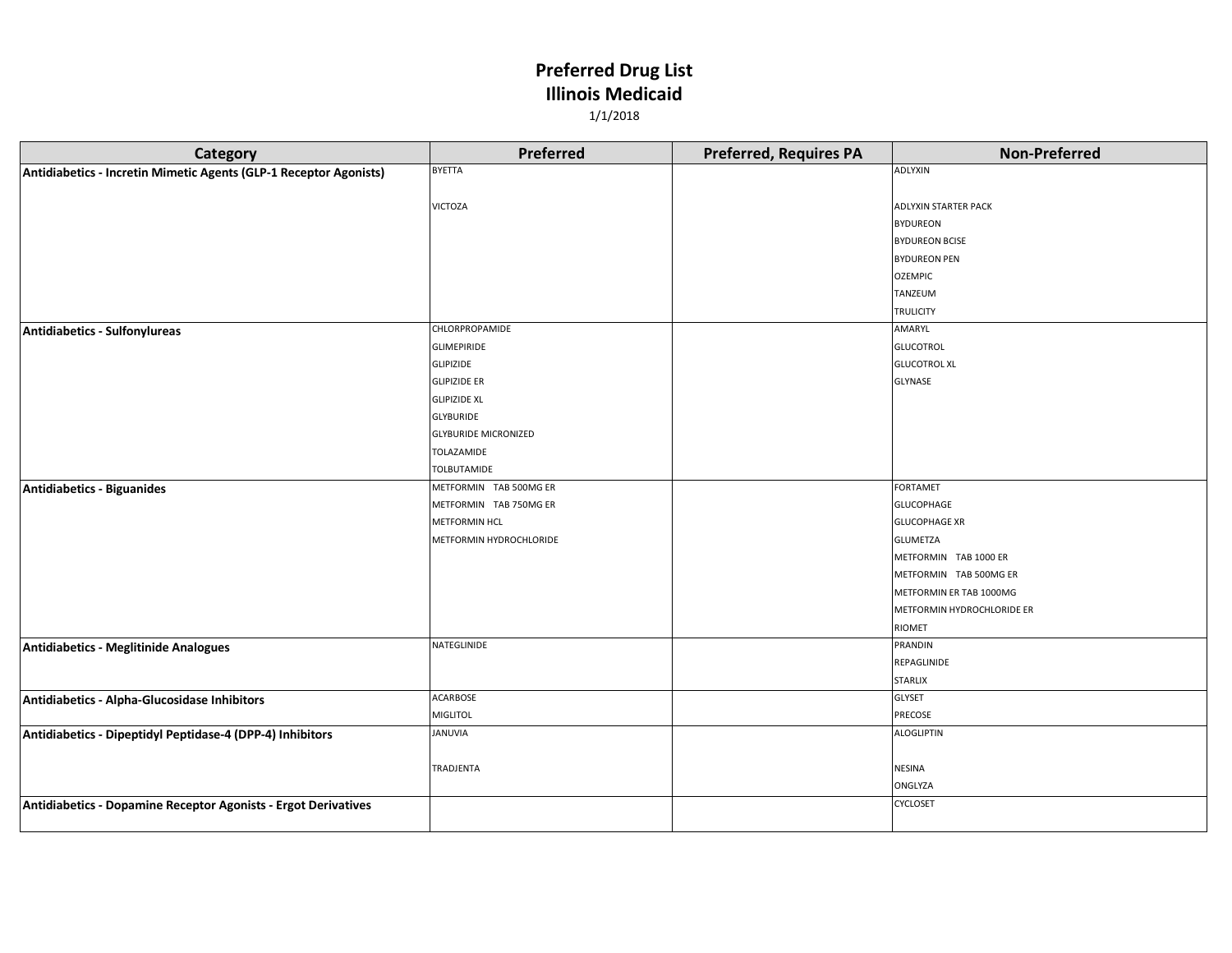| Category                                                                | Preferred                      | <b>Preferred, Requires PA</b> | <b>Non-Preferred</b>                |
|-------------------------------------------------------------------------|--------------------------------|-------------------------------|-------------------------------------|
| Antidiabetics - Thiazolidinediones                                      | AVANDIA                        |                               | <b>ACTOS</b>                        |
|                                                                         | PIOGLITAZONE HCL               |                               |                                     |
| Antidiabetics - Sodium-Glucose Co-Transporter 2 (SGLT2) Inhibitors      | <b>INVOKANA</b>                |                               | <b>FARXIGA</b>                      |
|                                                                         |                                |                               |                                     |
|                                                                         | JARDIANCE                      |                               | <b>STEGLATRO</b>                    |
| <b>Antidiabetics - Insulin-Incretin Mimetic Combinations</b>            |                                |                               | <b>SOLIQUA 100/33</b>               |
|                                                                         |                                |                               |                                     |
|                                                                         |                                |                               | XULTOPHY 100/3.6                    |
| Antidiabetics - Dipeptidyl Peptidase-4 Inhibitor-Biguanide Combinations |                                |                               | ALOGLIPTIN/METFORMIN HCL            |
|                                                                         |                                |                               |                                     |
|                                                                         |                                |                               | <b>JANUMET</b>                      |
|                                                                         |                                |                               | <b>JANUMET XR</b>                   |
|                                                                         |                                |                               | <b>JENTADUETO</b>                   |
|                                                                         |                                |                               | <b>JENTADUETO XR</b>                |
|                                                                         |                                |                               | KAZANO                              |
|                                                                         |                                |                               | KOMBIGLYZE XR                       |
| Antidiabetics - DPP-4 Inhibitor-Thiazolidinedione Combinations          |                                |                               | ALOGLIPTIN/PIOGLITAZONE             |
|                                                                         |                                |                               |                                     |
|                                                                         |                                |                               | <b>OSENI</b>                        |
| Antidiabetics - Meglitinide-Biguanide Combinations                      |                                |                               | REPAGLINIDE/METFORMIN HYDROCHLORIDE |
| Antidiabetics - Sodium-Glucose Co-Transporter 2 Inhibitor-Biguanide     |                                |                               | <b>INVOKAMET</b>                    |
| <b>Comb</b>                                                             |                                |                               |                                     |
|                                                                         |                                |                               | <b>INVOKAMET XR</b>                 |
|                                                                         |                                |                               | SYNJARDY                            |
|                                                                         |                                |                               | SYNJARDY XR                         |
|                                                                         |                                |                               | XIGDUO XR                           |
| Antidiabetics - SGLT2 Inhibitor - DPP-4 Inhibitor Combinations          |                                |                               | <b>GLYXAMBI</b>                     |
|                                                                         |                                |                               |                                     |
|                                                                         |                                |                               | QTERN                               |
| Antidiabetics - Sulfonylurea-Biguanide Combinations                     | <b>GLYBURIDE/METFORMIN HCL</b> |                               | <b>GLIPIZIDE/METFORMIN HCL</b>      |
|                                                                         |                                |                               |                                     |
|                                                                         |                                |                               | GLUCOVANCE<br><b>DUETACT</b>        |
| Antidiabetics - Sulfonylurea-Thiazolidinedione Combinations             |                                |                               |                                     |
|                                                                         |                                |                               |                                     |
|                                                                         |                                |                               | PIOGLITAZONE HCL-GLIMEPIRIDE        |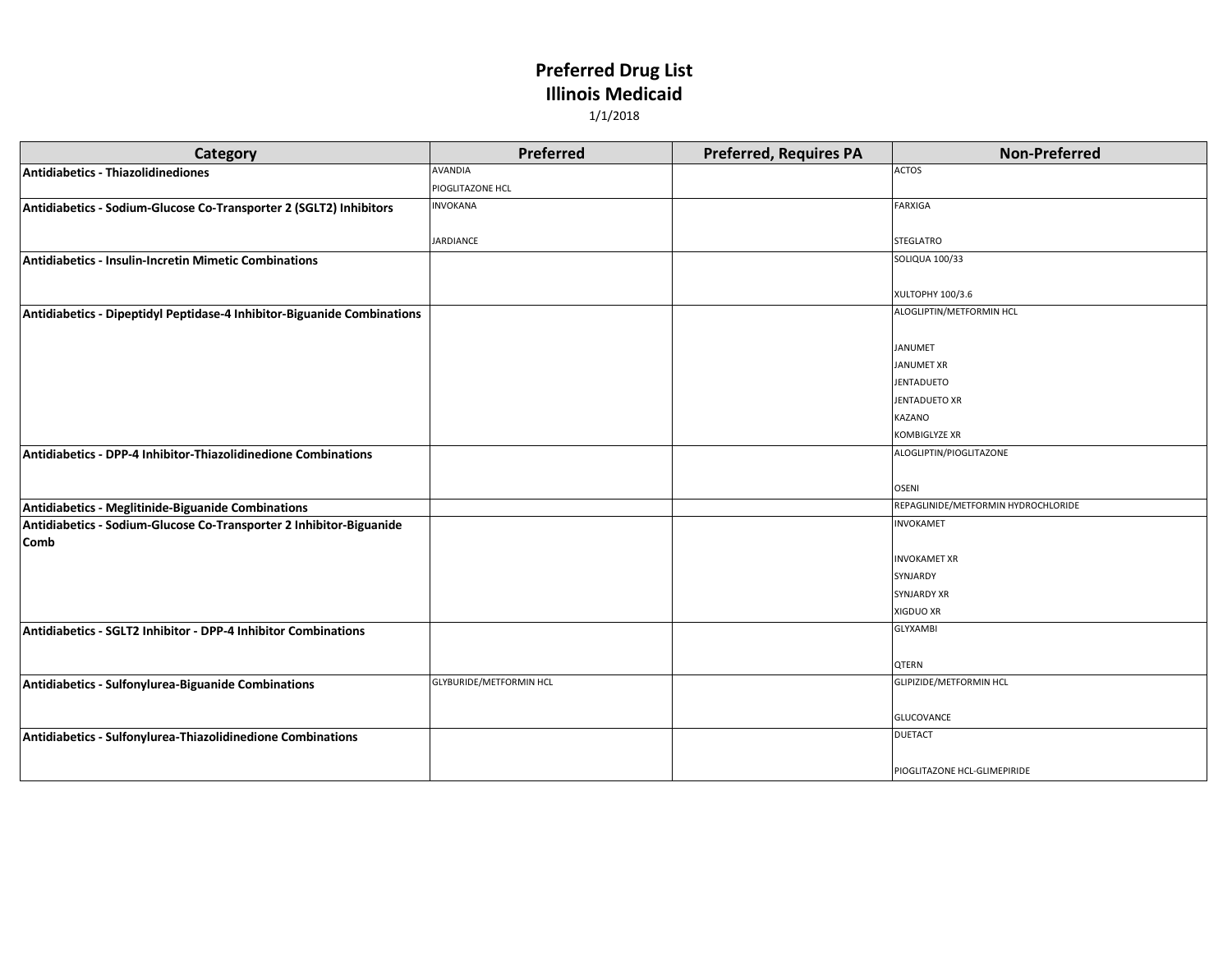| Category                                                 | Preferred | <b>Preferred, Requires PA</b> | <b>Non-Preferred</b>           |
|----------------------------------------------------------|-----------|-------------------------------|--------------------------------|
| Antidiabetics - Thiazolidinedione-Biguanide Combinations |           |                               | <b>ACTOPLUS MET</b>            |
|                                                          |           |                               |                                |
|                                                          |           |                               | <b>ACTOPLUS MET XR</b>         |
|                                                          |           |                               | PIOGLITAZONE HCL/METFORMIN HCL |
| <b>Growth Hormones</b>                                   |           | <b>OMNITROPE</b>              | <b>GENOTROPIN</b>              |
|                                                          |           |                               | <b>GENOTROPIN MINIQUICK</b>    |
|                                                          |           |                               | HUMATROPE                      |
|                                                          |           |                               | HUMATROPE COMBO PACK           |
|                                                          |           |                               | NORDITROPIN FLEXPRO            |
|                                                          |           |                               | NUTROPIN AQ NUSPIN 10          |
|                                                          |           |                               | NUTROPIN AQ NUSPIN 20          |
|                                                          |           |                               | NUTROPIN AQ NUSPIN 5           |
|                                                          |           |                               | SAIZEN                         |
|                                                          |           |                               | SAIZEN CLICK.EASY              |
|                                                          |           |                               | SAIZENPREP RECONSTITUTIONKIT   |
|                                                          |           |                               | SEROSTIM                       |
|                                                          |           |                               | <b>ZOMACTON</b>                |
|                                                          |           |                               | ZORBTIVE                       |
| Pulmonary Hypertension - Prostacyclin Receptor Agonist   |           |                               | <b>UPTRAVI</b>                 |
|                                                          |           |                               |                                |
| Pulm Hyperten-Soluble Guanylate Cyclase Stimulator (sGC) |           |                               | ADEMPAS                        |
|                                                          |           |                               |                                |
| Pulmonary Hypertension - Phosphodiesterase Inhibitors    |           | <b>ADCIRCA</b>                |                                |
|                                                          |           |                               |                                |
|                                                          |           | REVATIO                       |                                |
|                                                          |           | SILDENAFIL                    |                                |
| Pulmonary Hypertension - Endothelin Receptor Antagonists |           | LETAIRIS                      | <b>OPSUMIT</b>                 |
|                                                          |           |                               |                                |
|                                                          |           | TRACLEER                      |                                |
| <b>Prostaglandin Vasodilators</b>                        |           | EPOPROSTENOL SODIUM           | <b>ORENITRAM</b>               |
|                                                          |           | <b>FLOLAN</b>                 | REMODULIN                      |
|                                                          |           |                               | <b>TYVASO</b>                  |
|                                                          |           |                               | <b>TYVASO REFILL</b>           |
|                                                          |           |                               | <b>TYVASO STARTER</b>          |
|                                                          |           |                               | VELETRI                        |
|                                                          |           |                               | VENTAVIS                       |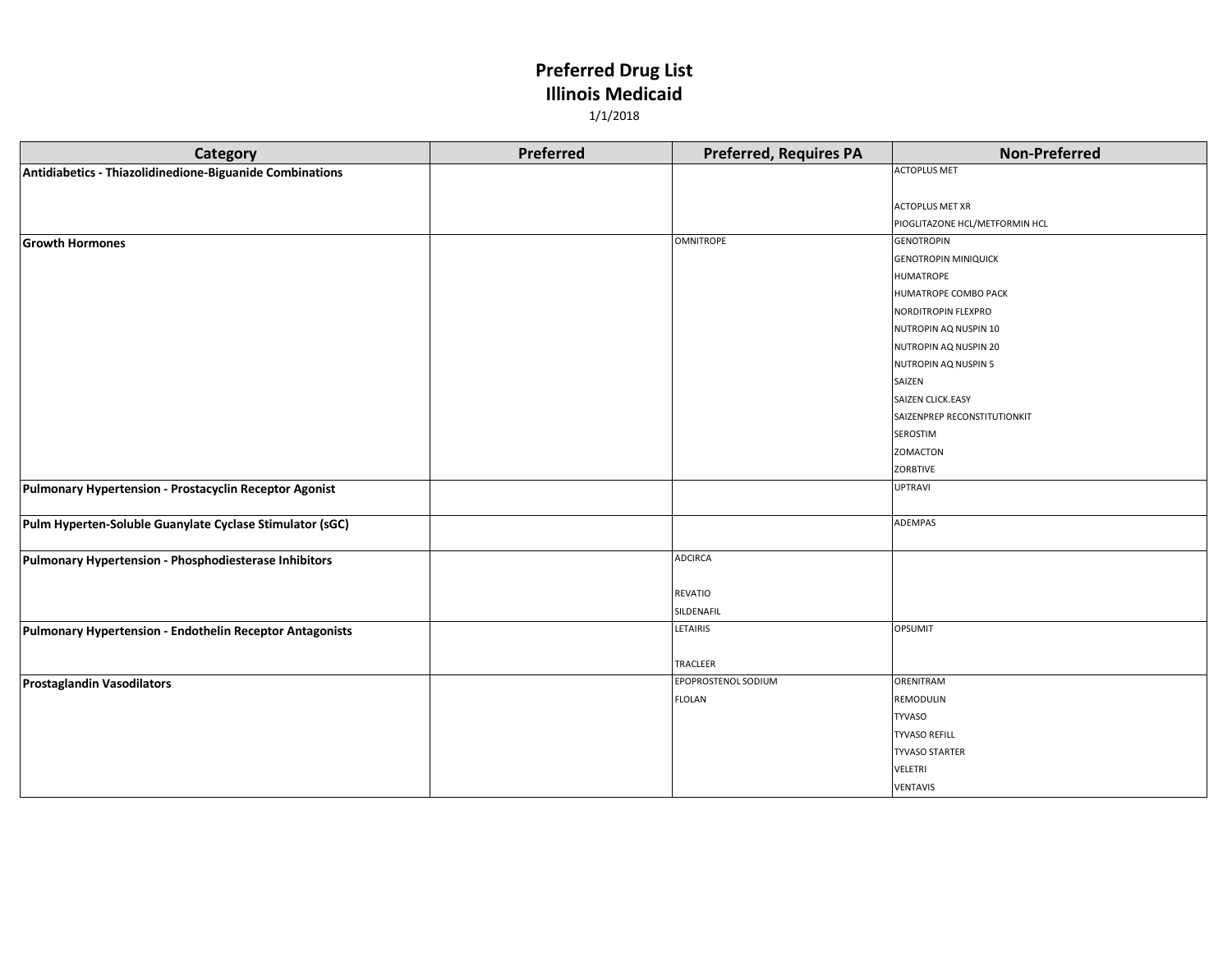| Category                                                          | Preferred                             | <b>Preferred, Requires PA</b> | <b>Non-Preferred</b>              |
|-------------------------------------------------------------------|---------------------------------------|-------------------------------|-----------------------------------|
| <b>Nitrate &amp; Vasodilator Combinations</b>                     | <b>BIDIL</b>                          |                               |                                   |
| Antiasthmatic And Bronchodilator Agents - Bronchodilators -       | ATROVENT HFA                          |                               | <b>INCRUSE ELLIPTA</b>            |
| Anticholinergics*                                                 |                                       |                               |                                   |
|                                                                   | <b>IPRATROPIUM BROMIDE</b>            |                               | <b>SEEBRI NEOHALER</b>            |
|                                                                   | SPIRIVA AER 1.25MCG                   |                               | SPIRIVA SPR 2.5MCG                |
|                                                                   | SPIRIVA HANDIHALER                    |                               | <b>TUDORZA PRESSAIR</b>           |
| Antiasthmatic And Bronchodilator Agents - Beta Adrenergics        | ALBUTEROL NEB 0.083%                  |                               | <b>ALBUTEROL</b>                  |
|                                                                   |                                       |                               |                                   |
|                                                                   | ALBUTEROL NEB 0.5%                    |                               | ALBUTEROL TAB 2MG                 |
|                                                                   | ALBUTEROL NEB 0.63MG/3                |                               | ALBUTEROL TAB 4MG                 |
|                                                                   | ALBUTEROL NEB 1.25MG/3                |                               | ALBUTEROL SULFATE ER              |
|                                                                   | ALBUTEROL SYP 2MG/5ML                 |                               | <b>ARCAPTA NEOHALER</b>           |
|                                                                   | PROAIR HFA                            |                               | <b>BROVANA</b>                    |
|                                                                   | PROVENTIL HFA                         |                               | LEVALBUTEROL                      |
|                                                                   | SEREVENT DISKUS                       |                               | LEVALBUTEROL HCL                  |
|                                                                   | <b>TERBUTALINE SULFATE</b>            |                               | LEVALBUTEROL HYDROCHLORIDE        |
|                                                                   |                                       |                               | LEVALBUTEROL TARTRATE HFA         |
|                                                                   |                                       |                               | METAPROTERENOL SULFATE            |
|                                                                   |                                       |                               | PERFOROMIST                       |
|                                                                   |                                       |                               | PROAIR RESPICLICK                 |
|                                                                   |                                       |                               | STRIVERDI RESPIMAT                |
|                                                                   |                                       |                               | <b>VENTOLIN HFA</b>               |
|                                                                   |                                       |                               | <b>VOSPIRE ER</b>                 |
|                                                                   |                                       |                               | <b>XOPENEX</b>                    |
|                                                                   |                                       |                               | <b>XOPENEX CONCENTRATE</b>        |
|                                                                   |                                       |                               | <b>XOPENEX HFA</b>                |
| Antiasthmatic And Bronchodilator Agents - Adrenergic Combinations | <b>ADVAIR DISKUS</b>                  |                               | <b>ADVAIR HFA</b>                 |
|                                                                   |                                       |                               |                                   |
|                                                                   | <b>BEVESPI AEROSPHERE</b>             |                               | AIRDUO RESPICLICK 113/14          |
|                                                                   | <b>DULERA</b>                         |                               | AIRDUO RESPICLICK 232/14          |
|                                                                   | IPRATROPIUM BROMIDE/ALBUTEROL SULFATE |                               | AIRDUO RESPICLICK 55/14           |
|                                                                   | SYMBICORT                             |                               | <b>ANORO ELLIPTA</b>              |
|                                                                   |                                       |                               | <b>BREO ELLIPTA</b>               |
|                                                                   |                                       |                               | <b>COMBIVENT RESPIMAT</b>         |
|                                                                   |                                       |                               | FLUTICASONE PROPIONATE/SALMETEROL |
|                                                                   |                                       |                               | <b>STIOLTO RESPIMAT</b>           |
|                                                                   |                                       |                               | <b>TRELEGY ELLIPTA</b>            |
|                                                                   |                                       |                               | UTIBRON NEOHALER                  |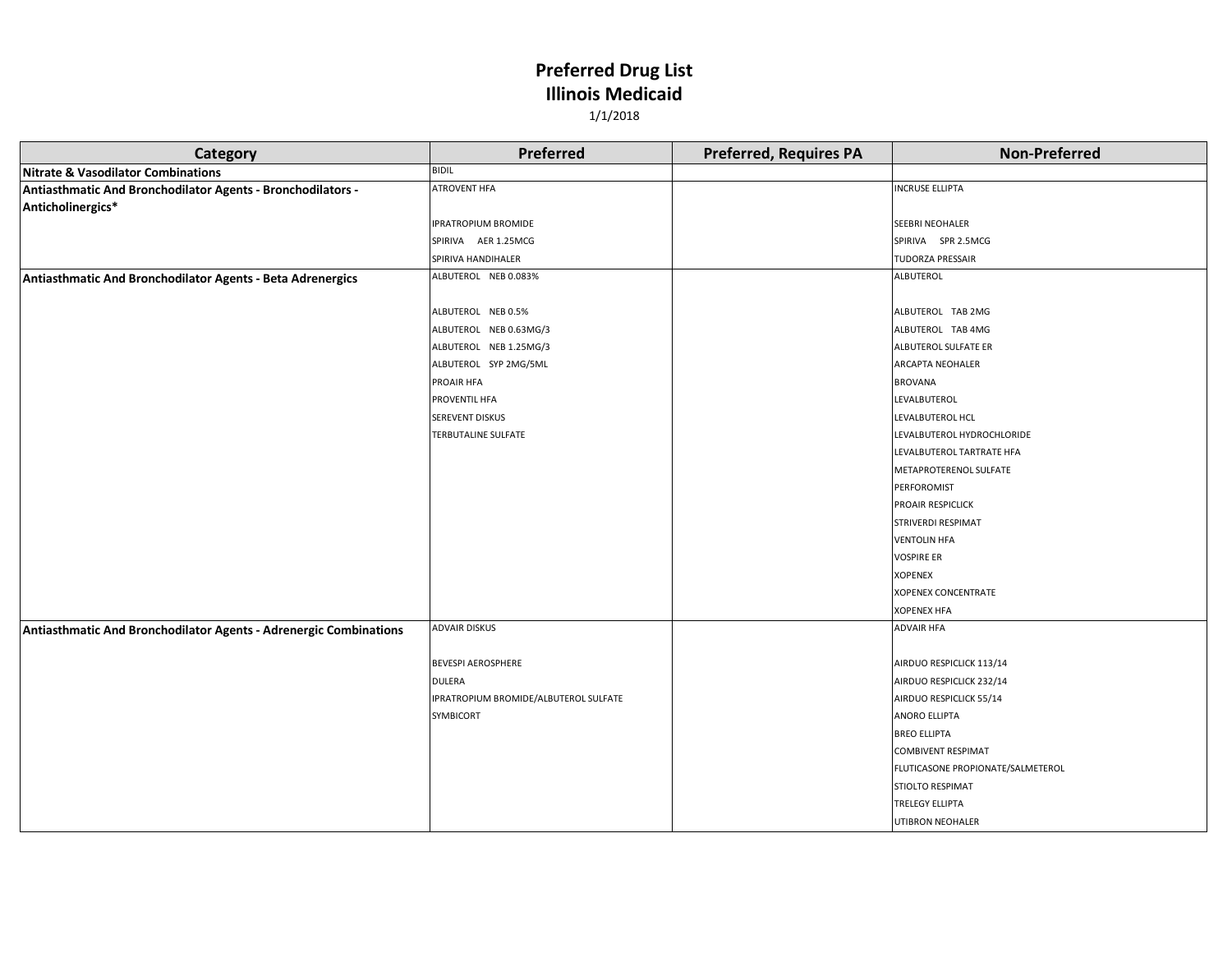| <b>Category</b>                                                   | <b>Preferred</b>                     | <b>Preferred, Requires PA</b> | <b>Non-Preferred</b>             |
|-------------------------------------------------------------------|--------------------------------------|-------------------------------|----------------------------------|
| Antiasthmatic And Bronchodilator Agents - Steroid Inhalants*      | ASMANEX TWISTHALER 120 METERED DOSES |                               | AEROSPAN                         |
|                                                                   |                                      |                               |                                  |
|                                                                   | ASMANEX TWISTHALER 14 METERED DOSES  |                               | ALVESCO                          |
|                                                                   | ASMANEX TWISTHALER 30 METERED DOSES  |                               | ARMONAIR RESPICLICK 113          |
|                                                                   | ASMANEX TWISTHALER 60 METERED DOSES  |                               | <b>ARMONAIR RESPICLICK 232</b>   |
|                                                                   | ASMANEX TWISTHALER 7 METERED DOSES   |                               | <b>ARMONAIR RESPICLICK 55</b>    |
|                                                                   | BUDESONIDE                           |                               | <b>ARNUITY ELLIPTA</b>           |
|                                                                   | <b>FLOVENT DISKUS</b>                |                               | <b>ASMANEX HFA</b>               |
|                                                                   | <b>FLOVENT HFA</b>                   |                               | PULMICORT                        |
|                                                                   | QVAR                                 |                               | PULMICORT FLEXHALER              |
|                                                                   |                                      |                               | <b>QVAR REDIHALER</b>            |
| Antiasthmatic And Bronchodilator Agents - Leukotriene Modulators  |                                      |                               | <b>ZILEUTON ER</b>               |
|                                                                   |                                      |                               |                                  |
|                                                                   |                                      |                               | ZYFLO                            |
|                                                                   |                                      |                               | <b>ZYFLO CR</b>                  |
| Antiasthmatic And Bronchodilator Agents - Leukotriene Receptor    | MONTELUKAST SODIUM                   |                               | ACCOLATE                         |
| <b>Antagonists</b>                                                |                                      |                               |                                  |
|                                                                   | ZAFIRLUKAST                          |                               | SINGULAIR                        |
| <b>Antiemetics - 5-HT3 Receptor Antagonists</b>                   | <b>ONDANSETRON HCL</b>               |                               | ANZEMET                          |
|                                                                   | <b>ONDANSETRON ODT</b>               |                               | <b>GRANISETRON HCL</b>           |
|                                                                   |                                      |                               | SANCUSO                          |
|                                                                   |                                      |                               | ZOFRAN                           |
|                                                                   |                                      |                               | <b>ZOFRAN ODT</b>                |
|                                                                   |                                      |                               | ZUPLENZ                          |
| Antiemetics - Substance P/Neurokinin 1 (NK1) Receptor Antagonists | EMEND<br>CAP 125MG                   |                               | APREPITANT                       |
|                                                                   |                                      |                               |                                  |
|                                                                   | CAP 40MG<br><b>EMEND</b>             |                               | <b>CINVANTI</b>                  |
|                                                                   | CAP 80MG<br><b>EMEND</b>             |                               | <b>SOL 150MG</b><br>EMEND        |
|                                                                   | <b>EMEND TRIPACK</b>                 |                               | <b>SUS 125MG</b><br><b>EMEND</b> |
|                                                                   |                                      |                               | VARUBI                           |
| <b>Antiemetics - Miscellaneous</b>                                |                                      |                               | CESAMET                          |
|                                                                   |                                      |                               | DRONABINOL                       |
|                                                                   |                                      |                               | MARINOL                          |
|                                                                   |                                      |                               | <b>SYNDROS</b>                   |
| <b>Antiemetic Combinations</b>                                    |                                      |                               | AKYNZEO                          |
|                                                                   |                                      |                               | <b>DICLEGIS</b>                  |
| <b>Digestive Enzymes</b>                                          | CREON                                |                               | PANCREAZE                        |
|                                                                   | PANCRELIPASE                         |                               | PERTZYE                          |
|                                                                   | ZENPEP                               |                               | VIOKACE                          |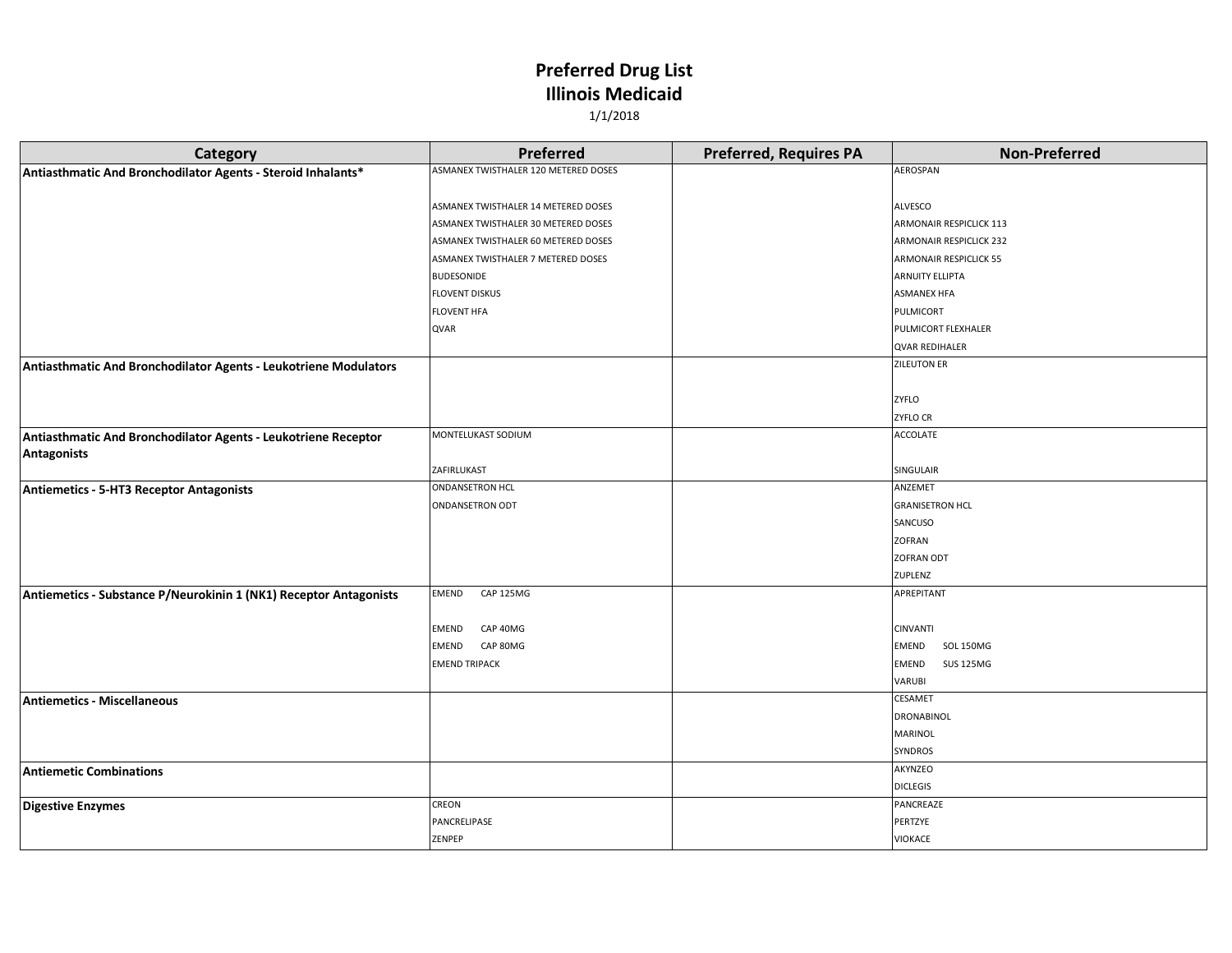| Category                                                         | Preferred                   | <b>Preferred, Requires PA</b> | <b>Non-Preferred</b>        |
|------------------------------------------------------------------|-----------------------------|-------------------------------|-----------------------------|
| <b>Inflammatory Bowel Agents</b>                                 | <b>BALSALAZIDE DISODIUM</b> |                               | <b>APRISO</b>               |
|                                                                  | CANASA                      |                               | <b>ASACOL HD</b>            |
|                                                                  | MESALAMINE ENE 4GM          |                               | <b>AZULFIDINE</b>           |
|                                                                  | PENTASA                     |                               | <b>AZULFIDINE EN-TABS</b>   |
|                                                                  | SFROWASA                    |                               | COLAZAL                     |
|                                                                  | SULFASALAZINE               |                               | <b>DELZICOL</b>             |
|                                                                  |                             |                               | <b>DIPENTUM</b>             |
|                                                                  |                             |                               | <b>GIAZO</b>                |
|                                                                  |                             |                               | <b>LIALDA</b>               |
|                                                                  |                             |                               | MESALAMINE KIT 4GM          |
|                                                                  |                             |                               | <b>MESALAMINE DR</b>        |
|                                                                  |                             |                               | ROWASA                      |
| Inflammatory Bowel Agents - Integrin Receptor Antagonists        |                             |                               | <b>ENTYVIO</b>              |
| Inflammatory Bowel Agents - Interleukin Antagonists              |                             |                               | STELARA                     |
|                                                                  |                             |                               |                             |
| Inflammatory Bowel Agents - Tumor Necrosis Factor Alpha Blockers |                             | CIMZIA                        | <b>INFLECTRA</b>            |
|                                                                  |                             | <b>CIMZIA STARTER KIT</b>     | REMICADE                    |
|                                                                  |                             |                               | <b>RENFLEXIS</b>            |
| <b>Phosphate Binder Agents</b>                                   | CALCIUM ACETATE             |                               | AURYXIA                     |
|                                                                  | <b>FOSRENOL</b>             |                               | <b>ELIPHOS</b>              |
|                                                                  | LANTHANUM CARBONATE         |                               | PHOSLYRA                    |
|                                                                  | RENAGEL                     |                               | <b>RENVELA</b>              |
|                                                                  |                             |                               | SEVELAMER CARBONATE         |
|                                                                  |                             |                               | VELPHORO                    |
| Antidepressants - Alpha-2 Receptor Antagonists (Tetracyclics)    | MIRTAZAPINE                 |                               | <b>REMERON</b>              |
|                                                                  |                             |                               |                             |
|                                                                  | MIRTAZAPINE ODT             |                               | <b>REMERON SOLTAB</b>       |
| Antidepressants - Serotonin Modulators                           | TRAZODONE TAB 100MG         |                               | <b>BRINTELLIX</b>           |
|                                                                  | TRAZODONE TAB 150MG         |                               | NEFAZODONE HCL              |
|                                                                  | TRAZODONE TAB 50MG          |                               | <b>OLEPTRO</b>              |
|                                                                  |                             |                               | TRAZODONE TAB 300MG         |
|                                                                  |                             |                               | TRINTELLIX                  |
|                                                                  |                             |                               | <b>VIIBRYD</b>              |
|                                                                  |                             |                               | <b>VIIBRYD STARTER PACK</b> |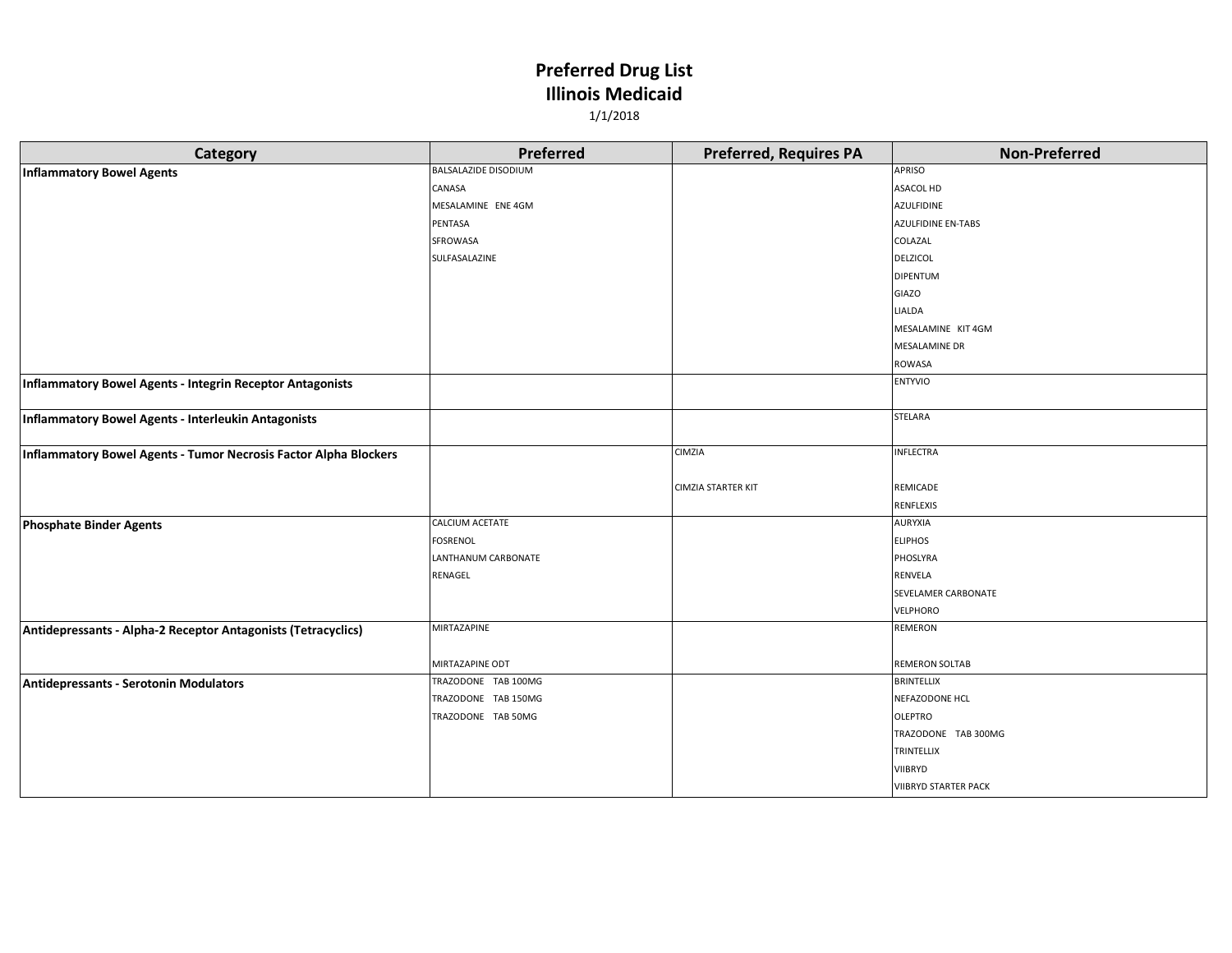| <b>Category</b>                                                                            | Preferred                      | <b>Preferred, Requires PA</b> | <b>Non-Preferred</b>     |
|--------------------------------------------------------------------------------------------|--------------------------------|-------------------------------|--------------------------|
| Antidepressants - Selective Serotonin Reuptake Inhibitors (SSRIs)                          | CITALOPRAM HYDROBROMIDE        |                               | <b>CELEXA</b>            |
|                                                                                            |                                |                               |                          |
|                                                                                            | ESCITALOPRAM OXALATE           |                               | <b>FLUOXETINE</b>        |
|                                                                                            | FLUOXETINE CAP 10MG            |                               | FLUOXETINE TAB 10MG      |
|                                                                                            | FLUOXETINE CAP 20MG            |                               | FLUOXETINE TAB 20MG      |
|                                                                                            | FLUOXETINE CAP 40MG            |                               | FLUOXETINE TAB 60MG      |
|                                                                                            | FLUOXETINE SOL 20MG/5ML        |                               | <b>FLUOXETINE DR</b>     |
|                                                                                            | FLUVOXAMINE MALEATE            |                               | FLUOXETINE HYDROCHLORIDE |
|                                                                                            | PAROXETINE HCL                 |                               | FLUVOXAMINE MALEATE ER   |
|                                                                                            | <b>SERTRALINE HCL</b>          |                               | LEXAPRO                  |
|                                                                                            |                                |                               | PAROXETINE HCL ER        |
|                                                                                            |                                |                               | PAXIL                    |
|                                                                                            |                                |                               | <b>PAXIL CR</b>          |
|                                                                                            |                                |                               | PEXEVA                   |
|                                                                                            |                                |                               | PROZAC                   |
|                                                                                            |                                |                               | <b>ZOLOFT</b>            |
| Antidepressants - Serotonin-Norepinephrine Reuptake Inhibitors (SNRIs) DULOXETINE CAP 20MG |                                |                               | CYMBALTA                 |
|                                                                                            |                                |                               |                          |
|                                                                                            | DULOXETINE CAP 30MG            |                               | <b>DESVENLAFAXINE ER</b> |
|                                                                                            | DULOXETINE CAP 60MG            |                               | DULOXETINE CAP 40MG      |
|                                                                                            | VENLAFAXINE CAP 150MG ER       |                               | <b>EFFEXOR XR</b>        |
|                                                                                            | VENLAFAXINE CAP 37.5 ER        |                               | FETZIMA                  |
|                                                                                            | VENLAFAXINE CAP 75MG ER        |                               | FETZIMA TITRATION PACK   |
|                                                                                            | <b>VENLAFAXINE HCL</b>         |                               | KHEDEZLA                 |
|                                                                                            |                                |                               | PRISTIQ                  |
|                                                                                            |                                |                               | VENLAFAXINE TAB 150MG ER |
|                                                                                            |                                |                               | VENLAFAXINE TAB 225MG ER |
|                                                                                            |                                |                               | VENLAFAXINE TAB 37.5 ER  |
|                                                                                            |                                |                               | VENLAFAXINE TAB 75MG ER  |
| Antidepressants - Misc.                                                                    | <b>BUPROPION HCL</b>           |                               | APLENZIN                 |
|                                                                                            | <b>BUPROPION HCL ER</b>        |                               | <b>FORFIVO XL</b>        |
|                                                                                            | <b>BUPROPION HCL SR</b>        |                               | <b>WELLBUTRIN SR</b>     |
|                                                                                            | <b>BUPROPION HCL XL</b>        |                               | <b>WELLBUTRIN XL</b>     |
|                                                                                            | <b>BUPROPION HYDROCHLORIDE</b> |                               |                          |
|                                                                                            | <b>MAPROTILINE HCL</b>         |                               |                          |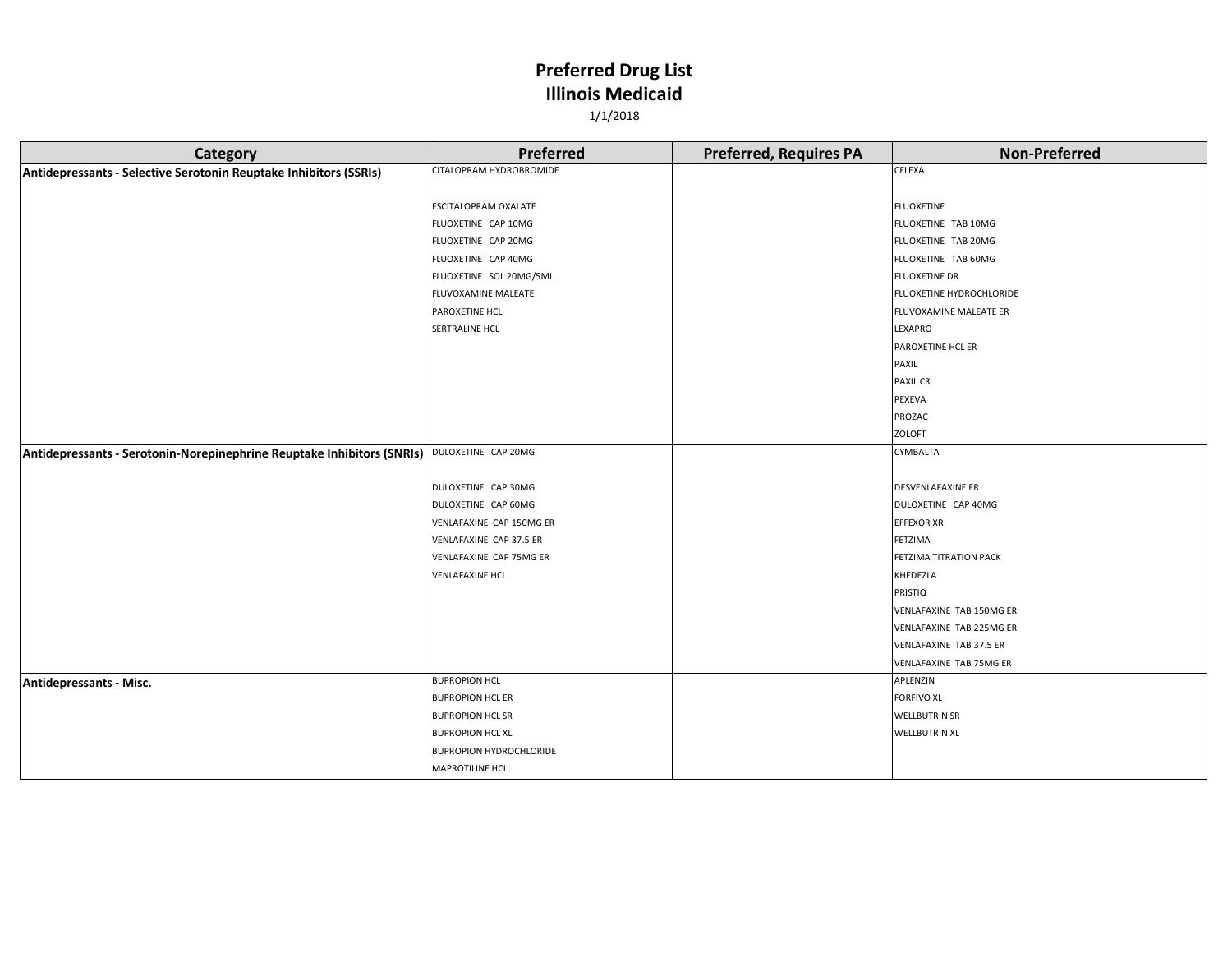| <b>Category</b>                                             | Preferred                  | <b>Preferred, Requires PA</b> | <b>Non-Preferred</b>          |
|-------------------------------------------------------------|----------------------------|-------------------------------|-------------------------------|
| Antipsychotics/Antimanic Agents - Benzisoxazoles*           | RISPERIDONE                | <b>INVEGA SUSTENNA</b>        | FANAPT                        |
|                                                             |                            | <b>INVEGA TRINZA</b>          | <b>FANAPT TITRATION PACK</b>  |
|                                                             |                            |                               | INVEGA                        |
|                                                             |                            |                               | PALIPERIDONE ER               |
|                                                             |                            |                               | RISPERDAL                     |
|                                                             |                            |                               | RISPERDAL CONSTA              |
|                                                             |                            |                               | RISPERDAL M-TAB               |
|                                                             |                            |                               | RISPERIDONE M-TAB             |
|                                                             |                            |                               | RISPERIDONE ODT               |
| Antipsychotics/Antimanic Agents - Dibenzodiazepines*        | CLOZAPINE TAB 100MG        |                               | CLOZAPINE TAB 200MG           |
|                                                             |                            |                               |                               |
|                                                             | CLOZAPINE TAB 25MG         |                               | <b>CLOZAPINE ODT</b>          |
|                                                             | CLOZAPINE TAB 50MG         |                               | CLOZARIL                      |
|                                                             |                            |                               | <b>FAZACLO</b>                |
|                                                             |                            |                               | VERSACLOZ                     |
| Antipsychotics/Antimanic Agents - Dibenzothiazepines*       | <b>QUETIAPINE FUMARATE</b> |                               | <b>QUETIAPINE FUMARATE ER</b> |
|                                                             |                            |                               |                               |
|                                                             |                            |                               | SEROQUEL                      |
|                                                             |                            |                               | SEROQUEL XR                   |
| Antipsychotics/Antimanic Agents - Dibenzoxazepines*         | LOXAPINE                   |                               | ADASUVE                       |
|                                                             |                            |                               |                               |
|                                                             | LOXAPINE SUCCINATE         |                               |                               |
| Antipsychotics/Antimanic Agents - Dibenzo-oxepino Pyrroles* |                            |                               | SAPHRIS                       |
|                                                             |                            |                               |                               |
| Antipsychotics/Antimanic Agents - Thienbenzodiazepines*     | OLANZAPINE TAB 10MG        |                               | OLANZAPINE INJ 10MG           |
|                                                             |                            |                               |                               |
|                                                             | OLANZAPINE TAB 15MG        |                               | <b>OLANZAPINE ODT</b>         |
|                                                             | OLANZAPINE TAB 2.5MG       |                               | ZYPREXA                       |
|                                                             | OLANZAPINE TAB 20MG        |                               | <b>ZYPREXA RELPREVV</b>       |
|                                                             | OLANZAPINE TAB 5MG         |                               | <b>ZYPREXA ZYDIS</b>          |
|                                                             | OLANZAPINE TAB 7.5MG       |                               |                               |
| Antipsychotics/Antimanic Agents - Quinolinone Derivatives*  | ARIPIPRAZOLE TAB 10MG      | <b>ABILIFY MAINTENA</b>       | ABILIFY                       |
|                                                             |                            |                               |                               |
|                                                             | ARIPIPRAZOLE TAB 15MG      | ARISTADA                      | ARIPIPRAZOLE ODT              |
|                                                             | ARIPIPRAZOLE TAB 20MG      |                               | ARIPIPRAZOLE SOL 1MG/ML       |
|                                                             | ARIPIPRAZOLE TAB 2MG       |                               | REXULTI                       |
|                                                             | ARIPIPRAZOLE TAB 30MG      |                               |                               |
|                                                             | ARIPIPRAZOLE TAB 5MG       |                               |                               |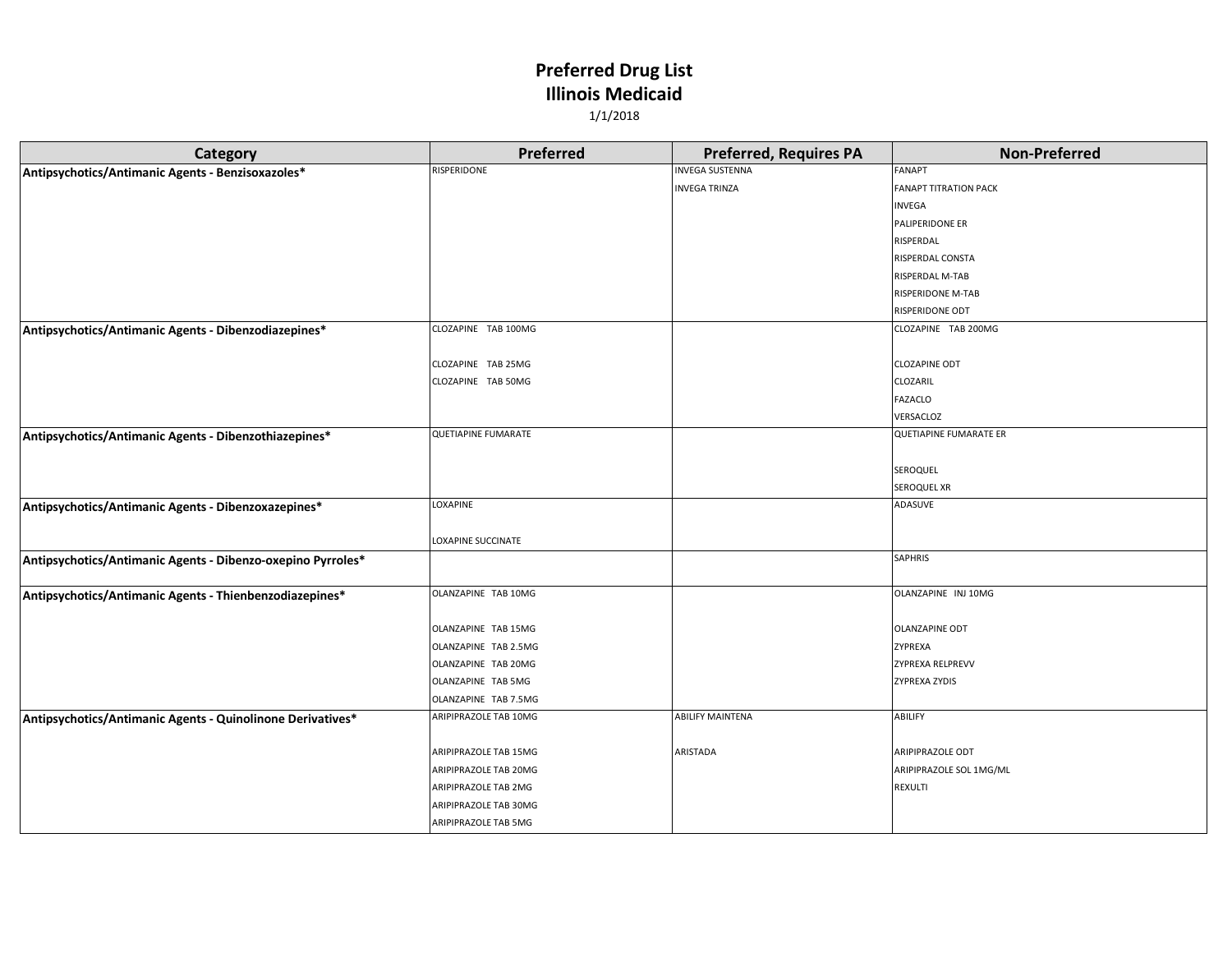| 1/1/2018 |                        |                               |                      |  |
|----------|------------------------|-------------------------------|----------------------|--|
| Category | <b>Preferred</b>       | <b>Preferred, Requires PA</b> | <b>Non-Preferred</b> |  |
|          | LATUDA                 |                               | <b>EQUETRO</b>       |  |
|          | <b>ZIPRASIDONE HCL</b> |                               | <b>GEODON</b>        |  |

| Antipsychotics - Misc.*                                   | LATUDA                  | <b>EQUETRO</b>                    |
|-----------------------------------------------------------|-------------------------|-----------------------------------|
|                                                           | ZIPRASIDONE HCL         | <b>GEODON</b>                     |
|                                                           |                         | <b>NUPLAZID</b>                   |
|                                                           |                         | VRAYLAR                           |
| Amphetamines*                                             | <b>VYVANSE</b>          | <b>ADZENYS XR-ODT</b>             |
|                                                           |                         | <b>DESOXYN</b>                    |
|                                                           |                         | <b>DEXEDRINE</b>                  |
|                                                           |                         | DEXTROAMPHETAMINE SULFATE         |
|                                                           |                         | DEXTROAMPHETAMINE SULFATE ER      |
|                                                           |                         | <b>DYANAVEL XR</b>                |
|                                                           |                         | <b>EVEKEO</b>                     |
|                                                           |                         | METHAMPHETAMINE HCL               |
|                                                           |                         | PROCENTRA                         |
|                                                           |                         | ZENZEDI                           |
| Amphetamine Mixtures*                                     | <b>ADDERALL XR</b>      | ADDERALL                          |
|                                                           | AMPHET/DEXTR TAB 10MG   | AMPHET/DEXTR CAP 10MG ER          |
|                                                           | AMPHET/DEXTR TAB 12.5MG | AMPHET/DEXTR CAP 15MG ER          |
|                                                           | AMPHET/DEXTR TAB 15MG   | AMPHET/DEXTR CAP 20MG ER          |
|                                                           | AMPHET/DEXTR TAB 20MG   | AMPHET/DEXTR CAP 25MG ER          |
|                                                           | AMPHET/DEXTR TAB 30MG   | AMPHET/DEXTR CAP 30MG ER          |
|                                                           | AMPHET/DEXTR TAB 5MG    | AMPHET/DEXTR CAP 5MG ER           |
|                                                           | AMPHET/DEXTR TAB 7.5MG  | <b>MYDAYIS</b>                    |
| ADHD Agent - Selective Alpha Adrenergic Agonists*         |                         | <b>CLONIDINE HCL ER</b>           |
|                                                           |                         | <b>CLONIDINE HYDROCHLORIDE ER</b> |
|                                                           |                         | <b>CLONIDINE HYDROCLORIDE</b>     |
|                                                           |                         | <b>GUANFACINE ER</b>              |
|                                                           |                         | <b>INTUNIV</b>                    |
|                                                           |                         | <b>KAPVAY</b>                     |
| ADHD Agent - Selective Norepinephrine Reuptake Inhibitor* |                         | <b>ATOMOXETINE</b>                |
|                                                           |                         |                                   |
|                                                           |                         | STRATTERA                         |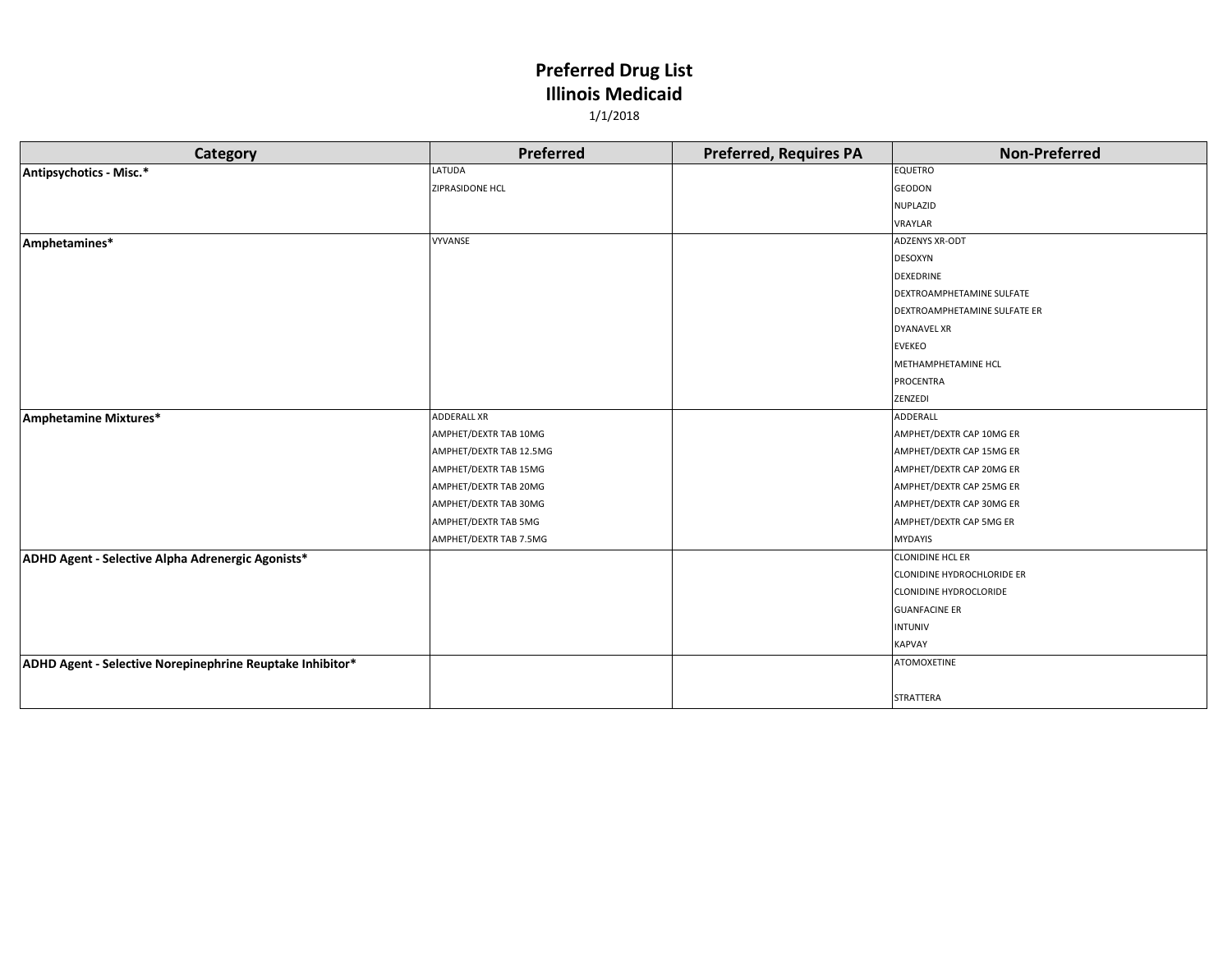| Category            | Preferred                        | <b>Preferred, Requires PA</b> | <b>Non-Preferred</b>          |
|---------------------|----------------------------------|-------------------------------|-------------------------------|
| Stimulants - Misc.* | CONCERTA                         |                               | <b>APTENSIO XR</b>            |
|                     | DEXMETHYLPHENIDATE HCL           |                               | ARMODAFINIL                   |
|                     | DEXMETHYLPHENIDATE HYDROCHLORIDE |                               | COTEMPLA XR-ODT               |
|                     | <b>FOCALIN XR</b>                |                               | DAYTRANA                      |
|                     | METADATE CD                      |                               | DEXMETHYLPHENIDATE HCL ER     |
|                     | <b>METADATE ER</b>               |                               | <b>FOCALIN</b>                |
|                     | METHYLPHENID TAB 10MG            |                               | METHLPHENIDA CHW 2.5MG        |
|                     | METHYLPHENID TAB 10MG ER         |                               | METHYLIN                      |
|                     | METHYLPHENID TAB 20MG            |                               | METHYLPHENID CAP 10MG         |
|                     | METHYLPHENID TAB 20MG ER         |                               | METHYLPHENID CAP 20MG         |
|                     | METHYLPHENID TAB 5MG             |                               | METHYLPHENID CAP 20MG ER      |
|                     |                                  |                               | METHYLPHENID CAP 30MG         |
|                     |                                  |                               | METHYLPHENID CAP 30MG ER      |
|                     |                                  |                               | METHYLPHENID CAP 40MG         |
|                     |                                  |                               | METHYLPHENID CAP 40MG ER      |
|                     |                                  |                               | METHYLPHENID CAP 50MG         |
|                     |                                  |                               | METHYLPHENID CAP 60MG         |
|                     |                                  |                               | METHYLPHENID CHW 10MG         |
|                     |                                  |                               | METHYLPHENID CHW 5MG          |
|                     |                                  |                               | METHYLPHENID TAB 18MG ER      |
|                     |                                  |                               | METHYLPHENID TAB 27MG ER      |
|                     |                                  |                               | METHYLPHENID TAB 36MG ER      |
|                     |                                  |                               | METHYLPHENID TAB 54MG ER      |
|                     |                                  |                               | METHYLPHENID TAB 72MG ER      |
|                     |                                  |                               | METHYLPHENIDATE HCL CD        |
|                     |                                  |                               | METHYLPHENIDATE HCL ER (LA)   |
|                     |                                  |                               | METHYLPHENIDATE HYDROCHLORIDE |
|                     |                                  |                               | <b>MODAFINIL</b>              |
|                     |                                  |                               | NUVIGIL                       |
|                     |                                  |                               | PROVIGIL                      |
|                     |                                  |                               | <b>QUILLICHEW ER</b>          |
|                     |                                  |                               | <b>QUILLIVANT XR</b>          |
|                     |                                  |                               | RITALIN                       |
|                     |                                  |                               | <b>RITALIN LA</b>             |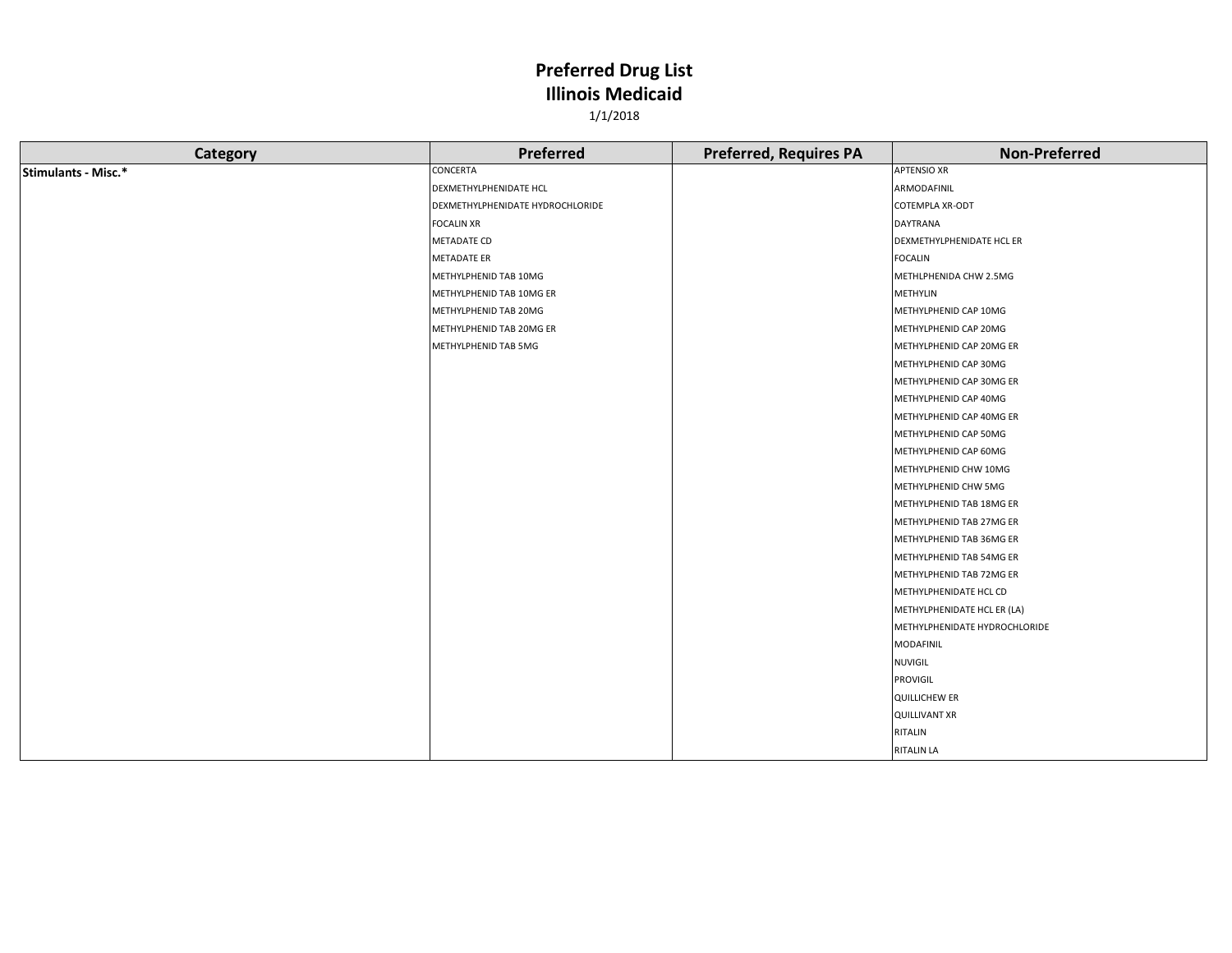| Category                         | Preferred                             | <b>Preferred, Requires PA</b> | <b>Non-Preferred</b>      |
|----------------------------------|---------------------------------------|-------------------------------|---------------------------|
| <b>Smoking Deterrents</b>        | <b>BUPROPION HCL SR</b>               |                               |                           |
|                                  | CHANTIX                               |                               |                           |
|                                  | CHANTIX CONTINUING MONTHPAK           |                               |                           |
|                                  | CHANTIX STARTING MONTH PAK            |                               |                           |
|                                  | <b>GNP NICOTINE MINI LOZENGE</b>      |                               |                           |
|                                  | <b>GNP NICOTINE POLACRILEX</b>        |                               |                           |
|                                  | <b>GNP NICOTINE POLACRILEX MINI</b>   |                               |                           |
|                                  | GNP NICOTINE TRANSDERMALSYSTEM        |                               |                           |
|                                  | <b>GOODSENSE NICOTINE</b>             |                               |                           |
|                                  | <b>GOODSENSE NICOTINE GUM</b>         |                               |                           |
|                                  | GOODSENSE NICOTINE POLACRILEX         |                               |                           |
|                                  | HM NICOTINE POLACRILEX                |                               |                           |
|                                  | HM NICOTINE TRANSDERMAL SYSTEM        |                               |                           |
|                                  | HM NICOTINE TRANSDERMAL SYSTEM STEP 3 |                               |                           |
|                                  | HM NICOTINE TRANSDERMALSYSTEM         |                               |                           |
|                                  | NICODERM CQ                           |                               |                           |
|                                  | NICORELIEF                            |                               |                           |
|                                  | NICORETTE                             |                               |                           |
|                                  | NICORETTE MINI                        |                               |                           |
|                                  | NICORETTE STARTER KIT                 |                               |                           |
|                                  | NICOTINE POLACRILEX                   |                               |                           |
|                                  | NICOTINE TRANSDERMAL SYSTEM           |                               |                           |
|                                  | NICOTINE TRANSDERMAL SYSTEM STEP 1    |                               |                           |
|                                  | NICOTINE TRANSDERMAL SYSTEM STEP 2    |                               |                           |
|                                  | NICOTINE TRANSDERMAL SYSTEM STEP 3    |                               |                           |
|                                  | NICOTROL INHALER                      |                               |                           |
|                                  | <b>NICOTROL NS</b>                    |                               |                           |
|                                  | <b>SM NICOTINE</b>                    |                               |                           |
|                                  | SM NICOTINE POLACRILEX                |                               |                           |
|                                  | SM NICOTINE TRANSDERMAL SYSTEM        |                               |                           |
|                                  | ZYBAN                                 |                               |                           |
| <b>Multiple Sclerosis Agents</b> | COPAXONE INJ 20MG/ML                  |                               | COPAXONE INJ 40MG/ML      |
|                                  |                                       |                               | <b>GLATIRAMER ACETATE</b> |
|                                  |                                       |                               | <b>GLATOPA</b>            |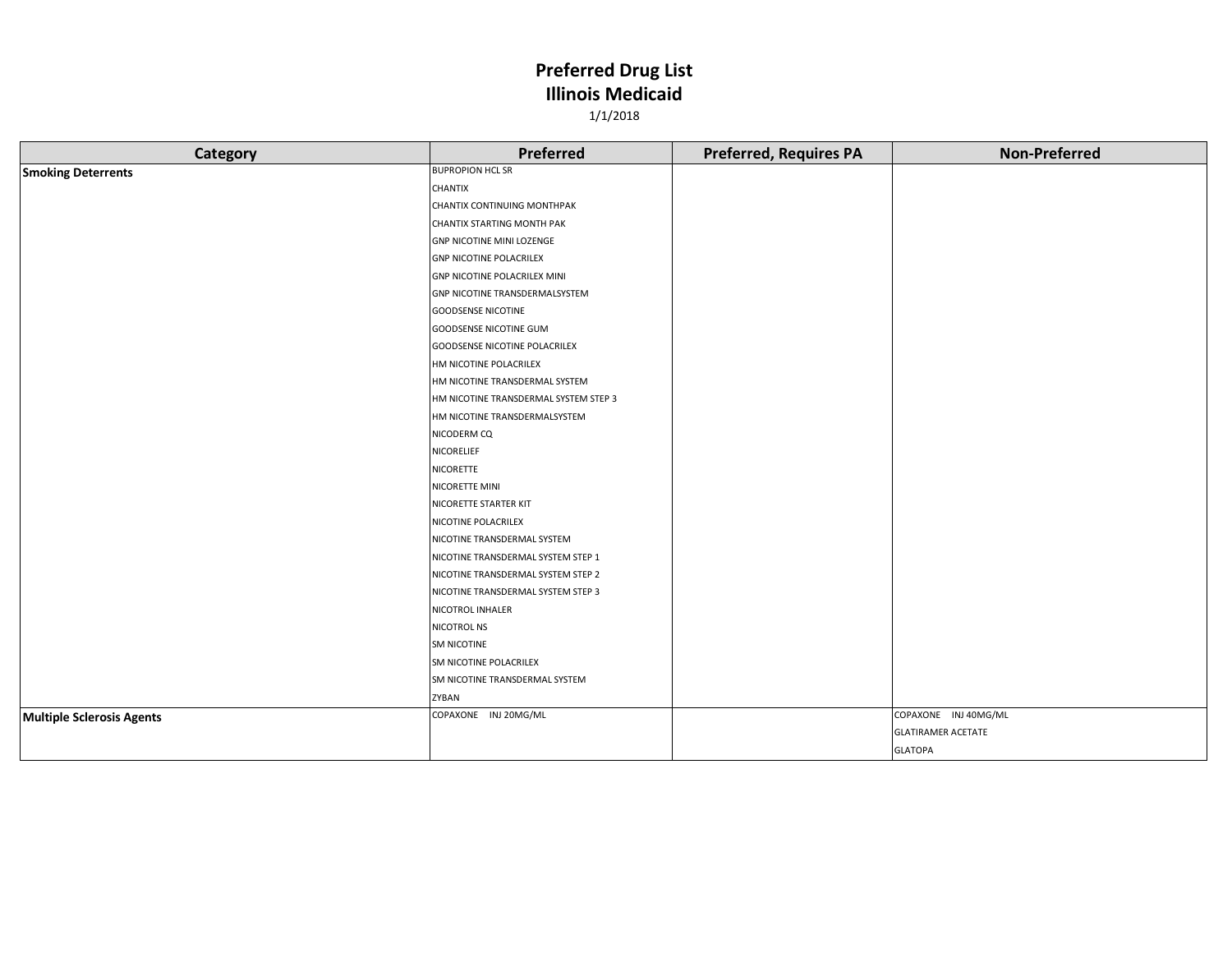| Category                                                           | Preferred                           | <b>Preferred, Requires PA</b> | <b>Non-Preferred</b>          |
|--------------------------------------------------------------------|-------------------------------------|-------------------------------|-------------------------------|
| <b>Multiple Sclerosis Agents - Interferons</b>                     | <b>AVONEX</b>                       |                               | <b>BETASERON</b>              |
|                                                                    | <b>AVONEX PEN</b>                   |                               | <b>EXTAVIA</b>                |
|                                                                    | <b>REBIF</b>                        |                               | PLEGRIDY                      |
|                                                                    | <b>REBIF REBIDOSE</b>               |                               | PLEGRIDY STARTER PACK         |
|                                                                    | <b>REBIF REBIDOSE TITRATIONPACK</b> |                               |                               |
|                                                                    | <b>REBIF TITRATION PACK</b>         |                               |                               |
| MS Agents - Pyrimidine Synthesis Inhibitors                        |                                     |                               | AUBAGIO                       |
| <b>Multiple Sclerosis Agents - Monoclonal Antibodies</b>           |                                     |                               | LEMTRADA                      |
|                                                                    |                                     |                               | <b>OCREVUS</b>                |
|                                                                    |                                     |                               | <b>TYSABRI</b>                |
|                                                                    |                                     |                               | ZINBRYTA                      |
| Multiple Sclerosis Agents - Nrf2 Pathway Activators                |                                     |                               | <b>TECFIDERA</b>              |
|                                                                    |                                     |                               | <b>TECFIDERA STARTER PACK</b> |
| Multiple Sclerosis Agents - Potassium Channel Blockers             |                                     |                               | <b>AMPYRA</b>                 |
|                                                                    |                                     |                               |                               |
| Multiple Sclerosis Agents - Sphingosine 1-Phosphate (S1P) Receptor |                                     |                               | GILENYA                       |
| <b>Modulators</b>                                                  |                                     |                               |                               |
| <b>Alcohol Deterrents</b>                                          | ACAMPROSATE CALCIUM DR              |                               |                               |
|                                                                    | ANTABUSE                            |                               |                               |
|                                                                    | <b>DISULFIRAM</b>                   |                               |                               |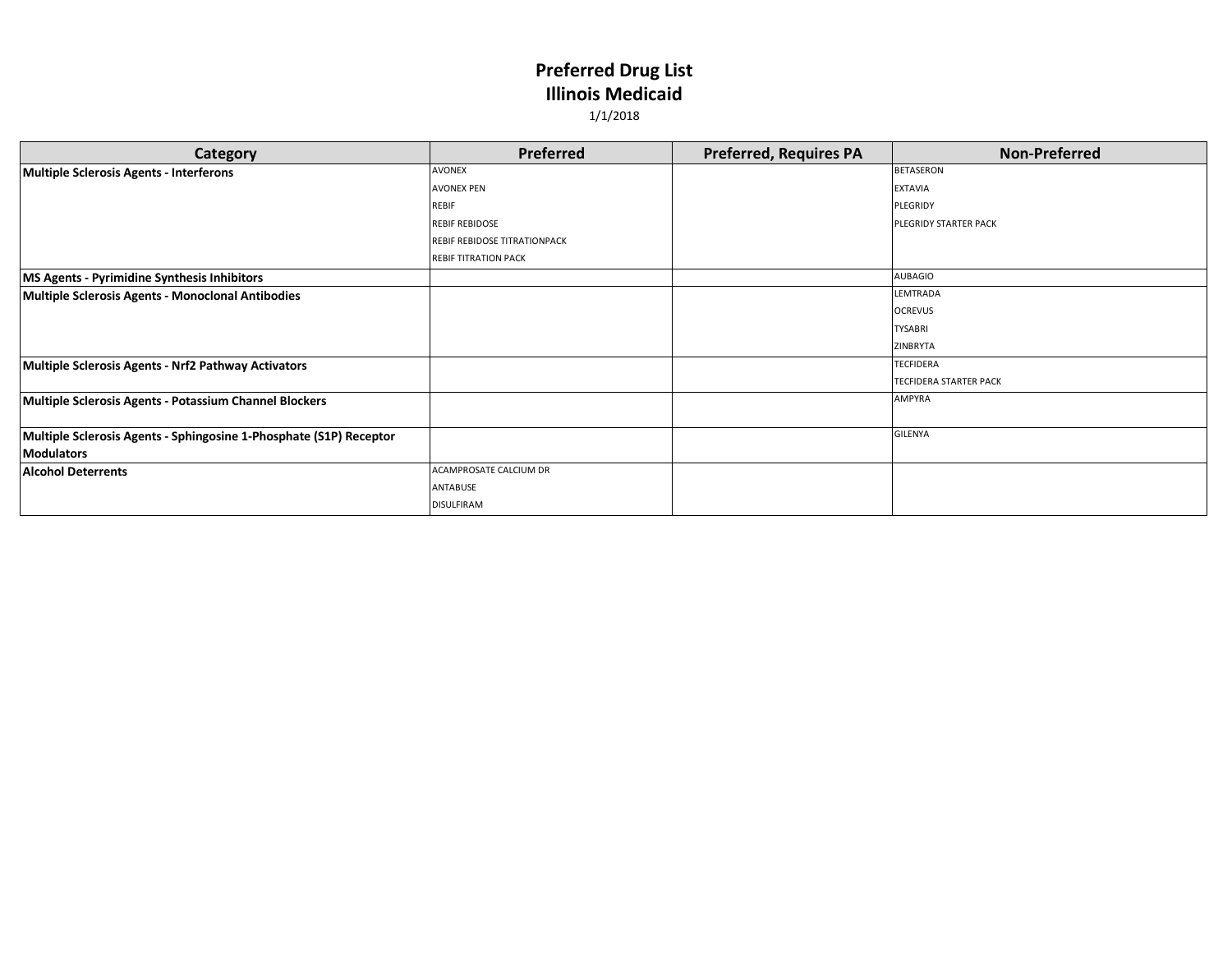| Category               | Preferred                 | <b>Preferred, Requires PA</b> | <b>Non-Preferred</b>               |
|------------------------|---------------------------|-------------------------------|------------------------------------|
| <b>Opioid Agonists</b> | <b>CODEINE SULFATE</b>    |                               | ABSTRAL                            |
|                        | EMBEDA                    |                               | <b>ACTIQ</b>                       |
|                        | HYDROMORPHONE HCL         |                               | ARYMO ER                           |
|                        | MEPERIDINE HCL            |                               | CONZIP                             |
|                        | MORPHINE SUL TAB 100MG ER |                               | DEMEROL                            |
|                        | MORPHINE SUL TAB 15MG ER  |                               | <b>DILAUDID</b>                    |
|                        | MORPHINE SUL TAB 200MG ER |                               | <b>DOLOPHINE</b>                   |
|                        | MORPHINE SUL TAB 30MG ER  |                               | <b>DURAGESIC</b>                   |
|                        | MORPHINE SUL TAB 60MG ER  |                               | <b>EXALGO</b>                      |
|                        | MORPHINE SULFATE          |                               | FENTANYL                           |
|                        | <b>OXYCODONE HCL</b>      |                               | FENTANYL CITRATE ORAL TRANSMUCOSAL |
|                        | OXYCODONE HYDROCHLORIDE   |                               | <b>FENTORA</b>                     |
|                        | TRAMADOL HCL              |                               | HYDROMORPHONE HCL ER               |
|                        |                           |                               | HYDROMORPHONE HYDROCHLORIDE        |
|                        |                           |                               | HYDROMORPHONE HYDROCHLORIDE ER     |
|                        |                           |                               | <b>HYSINGLA ER</b>                 |
|                        |                           |                               | IONSYS                             |
|                        |                           |                               | KADIAN                             |
|                        |                           |                               | LAZANDA                            |
|                        |                           |                               | LEVORPHANOL TARTRATE               |
|                        |                           |                               | METHADONE HCL                      |
|                        |                           |                               | METHADONE HCL INTENSOL             |
|                        |                           |                               | METHADOSE                          |
|                        |                           |                               | METHADOSE SUGAR-FREE               |
|                        |                           |                               | MORPHABOND ER                      |
|                        |                           |                               | MORPHINE SUL CAP 100MG ER          |
|                        |                           |                               | MORPHINE SUL CAP 10MG ER           |
|                        |                           |                               | MORPHINE SUL CAP 120MG ER          |
|                        |                           |                               | MORPHINE SUL CAP 20MG ER           |
|                        |                           |                               | MORPHINE SUL CAP 30MG ER           |
|                        |                           |                               | MORPHINE SUL CAP 45MG ER           |
|                        |                           |                               | MORPHINE SUL CAP 50MG ER           |
|                        |                           |                               | MORPHINE SUL CAP 60MG ER           |
|                        |                           |                               | MORPHINE SUL CAP 75MG ER           |
|                        |                           |                               | MORPHINE SUL CAP 80MG ER           |
|                        |                           |                               | MORPHINE SUL CAP 90MG ER           |
|                        |                           |                               | <b>MS CONTIN</b>                   |
|                        |                           |                               | <b>NUCYNTA</b>                     |
|                        |                           |                               | <b>NUCYNTA ER</b>                  |
|                        |                           |                               | <b>OPANA</b>                       |
|                        |                           |                               |                                    |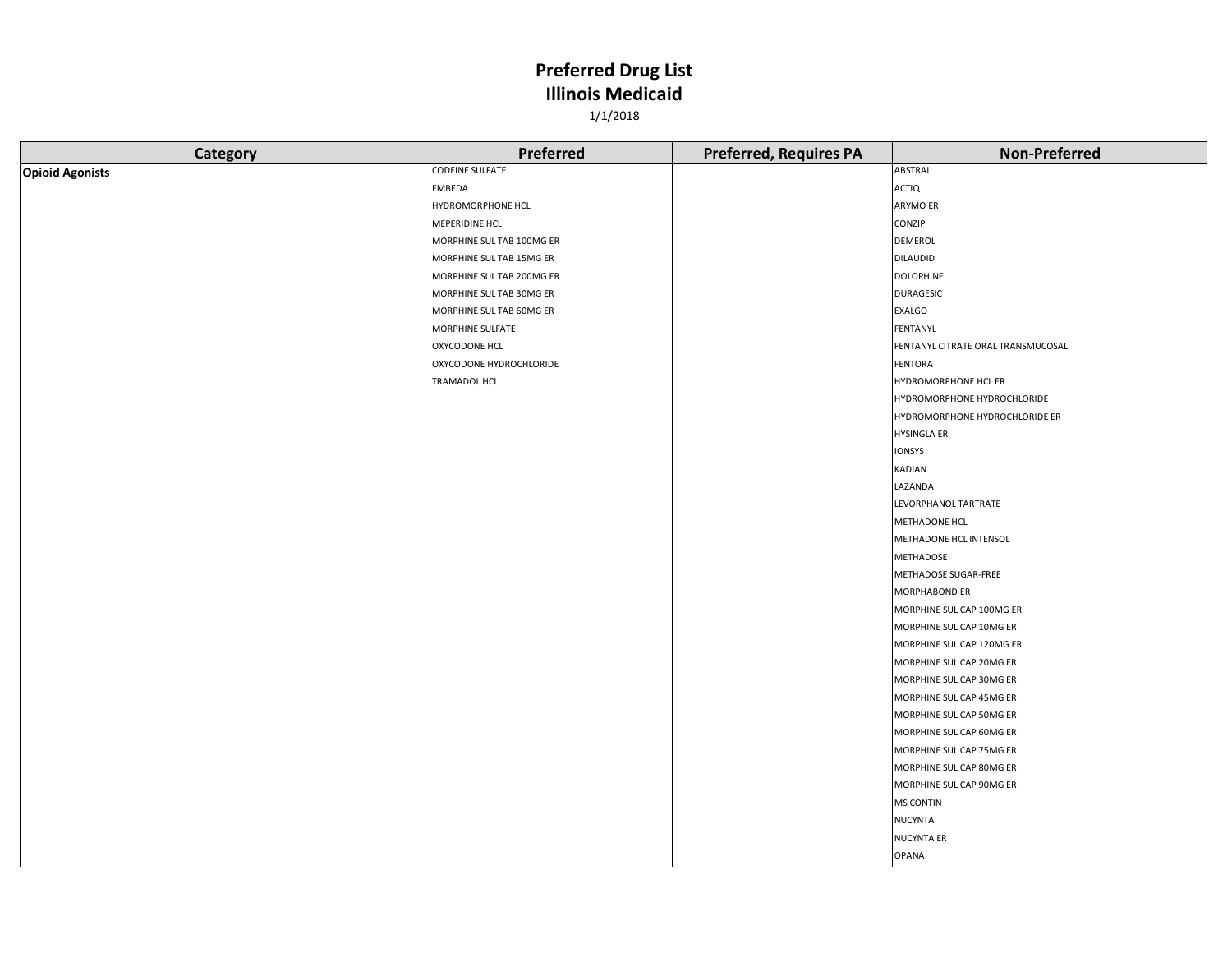| Category                       | Preferred                           | <b>Preferred, Requires PA</b> | <b>Non-Preferred</b>                             |
|--------------------------------|-------------------------------------|-------------------------------|--------------------------------------------------|
|                                |                                     |                               | OPANA ER (CRUSH RESISTANT)                       |
|                                |                                     |                               | <b>OXAYDO</b>                                    |
|                                |                                     |                               | <b>OXYCODONE HCL ER</b>                          |
|                                |                                     |                               | <b>OXYCONTIN</b>                                 |
|                                |                                     |                               | OXYMORPHONE HYDROCHLORIDE                        |
|                                |                                     |                               | OXYMORPHONE HYDROCHLORIDE ER                     |
|                                |                                     |                               | <b>ROXICODONE</b>                                |
|                                |                                     |                               | <b>SUBSYS</b>                                    |
|                                |                                     |                               | TRAMADOL HCL ER                                  |
|                                |                                     |                               | <b>ULTRAM</b>                                    |
|                                |                                     |                               | <b>XTAMPZA ER</b>                                |
|                                |                                     |                               | <b>ZOHYDRO ER</b>                                |
| <b>Opioid Partial Agonists</b> | BUNAVAIL                            |                               | <b>BELBUCA</b>                                   |
|                                | <b>BUPRENORPHINE HCL</b>            |                               | <b>BUPRENORPHINE</b>                             |
|                                | BUPRENORPHINE HCL/NALOXONE HCL      |                               | <b>BUTORPHANOL TARTRATE</b>                      |
|                                | PROBUPHINE IMPLANT KIT              |                               | <b>BUTRANS</b>                                   |
|                                | SUBLOCADE                           |                               | PENTAZOCINE/NALOXONE HCL                         |
|                                | SUBOXONE                            |                               |                                                  |
|                                | ZUBSOLV                             |                               |                                                  |
| <b>Opioid Combinations</b>     | <b>ENDOCET</b>                      |                               | OXYCODONE/ASPIRIN                                |
|                                | OXYCODONE/ACETAMINOPHEN             |                               | OXYCODONE/IBUPROFEN                              |
|                                |                                     |                               | PERCOCET                                         |
|                                |                                     |                               | PRIMLEV                                          |
|                                |                                     |                               | <b>XARTEMIS XR</b>                               |
| <b>Codeine Combinations</b>    | ACETAMINOPHEN/CODEINE               |                               | BUTALBITAL/ACETAMINOPHEN/CAFFEINE/CODEINE        |
|                                | ACETAMINOPHEN/CODEINE PHOSPHATE     |                               | CAPITAL/CODEINE                                  |
|                                | ASCOMP/CODEINE                      |                               | FIORICET/CODEINE                                 |
|                                | BUTALBITAL/ASPIRIN/CAFFEINE/CODEINE |                               | FIORINAL/CODEINE #3                              |
|                                |                                     |                               | TYLENOL/CODEINE #3                               |
|                                |                                     |                               | TYLENOL/CODEINE #4                               |
| Dihydrocodeine Combinations    |                                     |                               | ACETAMINOPHEN/CAFFEINE/DIHYDROCODEINE            |
|                                |                                     |                               | ACETAMINOPHEN/CAFFEINE/DIHYDROCODEINE BITARTRATE |
|                                |                                     |                               | ASPIRIN-CAFFEINE-DIHYDROCODEINE                  |
|                                |                                     |                               | SYNALGOS-DC                                      |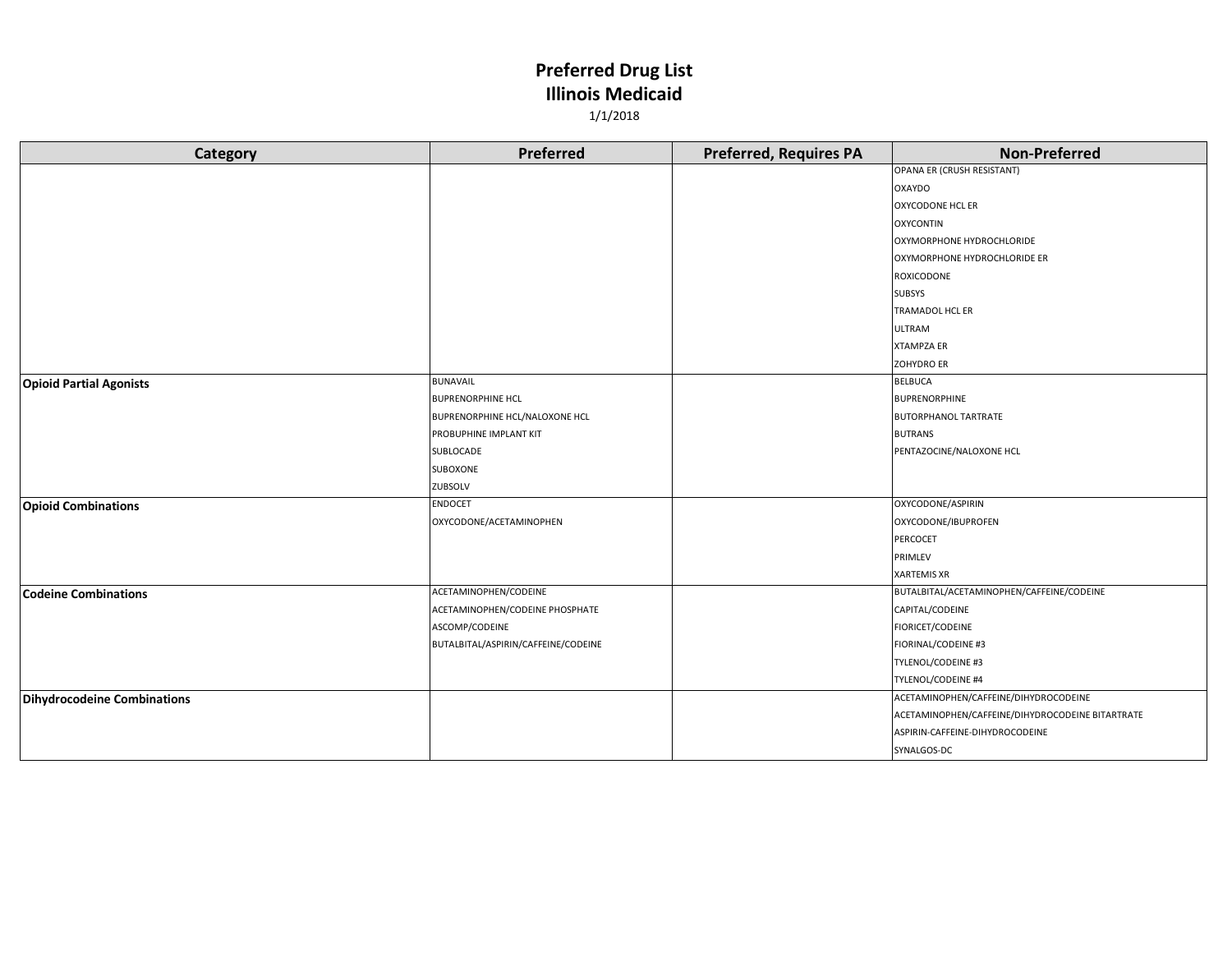| Category                                                                | Preferred                 | <b>Preferred, Requires PA</b>                             | <b>Non-Preferred</b>                 |
|-------------------------------------------------------------------------|---------------------------|-----------------------------------------------------------|--------------------------------------|
| <b>Hydrocodone Combinations</b>                                         | HYDROCO/APAP SOL 7.5-325  |                                                           | HYDROCO/APAP SOL 7.5-500             |
|                                                                         | HYDROCO/APAP TAB 10-325MG |                                                           | HYDROCO/APAP TAB 10-300MG            |
|                                                                         | HYDROCO/APAP TAB 5-325MG  |                                                           | HYDROCO/APAP TAB 2.5-325             |
|                                                                         | HYDROCO/APAP TAB 7.5-325  |                                                           | HYDROCO/APAP TAB 5-300MG             |
|                                                                         | HYDROCOD/IBU TAB 7.5-200  |                                                           | HYDROCO/APAP TAB 7.5-300             |
|                                                                         | HYDROCODONE SOL 10-325MG  |                                                           | HYDROCOD/IBU TAB 10-200MG            |
|                                                                         | LORCET                    |                                                           | HYDROCOD/IBU TAB 5-200MG             |
|                                                                         | LORCET HD                 |                                                           | <b>IBUDONE</b>                       |
|                                                                         | <b>LORCET PLUS</b>        |                                                           | LORTAB                               |
|                                                                         |                           |                                                           | <b>NORCO</b>                         |
|                                                                         |                           |                                                           | REPREXAIN                            |
|                                                                         |                           |                                                           | VERDROCET                            |
|                                                                         |                           |                                                           | <b>VICODIN</b>                       |
|                                                                         |                           |                                                           | <b>VICODIN ES</b>                    |
|                                                                         |                           |                                                           | <b>VICODIN HP</b>                    |
|                                                                         |                           |                                                           | <b>XODOL</b>                         |
|                                                                         |                           |                                                           | XYLON                                |
|                                                                         |                           |                                                           | ZAMICET                              |
| <b>Tramadol Combinations</b>                                            |                           |                                                           | TRAMADOL HYDROCHLORIDE/ACETAMINOPHEN |
|                                                                         |                           |                                                           | ULTRACET                             |
| Analgesics - Anti-Inflammatory - Interleukin-1 Receptor Antagonist (IL- |                           |                                                           | KINERET                              |
| 1Ra)                                                                    |                           |                                                           |                                      |
| Analgesics - Anti-Inflammatory - Anti-TNF-alpha - Monoclonal Antibodies |                           | <b>HUMIRA</b>                                             | SIMPONI                              |
|                                                                         |                           | HUMIRA PEDIATRIC CROHNS DISEASE STARTER PACK SIMPONI ARIA |                                      |
|                                                                         |                           | <b>HUMIRA PEN</b>                                         |                                      |
|                                                                         |                           | HUMIRA PEN-CROHNS DISEASESTARTER                          |                                      |
|                                                                         |                           | HUMIRA PEN-PSORIASIS STARTER                              |                                      |
| Analgesics - Anti-Inflammatory - Soluble Tumor Necrosis Factor Receptor |                           | <b>ENBREL</b>                                             |                                      |
| <b>Agents</b>                                                           |                           |                                                           |                                      |
|                                                                         |                           | <b>ENBREL MINI</b>                                        |                                      |
|                                                                         |                           | <b>ENBREL SURECLICK</b>                                   |                                      |
| Analgesics - Anti-Inflammatory - Selective Costimulation Modulators     |                           |                                                           | ORENCIA                              |
|                                                                         |                           |                                                           |                                      |
|                                                                         |                           |                                                           | ORENCIA CLICKJECT                    |
| Analgesics - Anti-Inflammatory - Interleukin-6 Receptor Inhibitors      |                           |                                                           | ACTEMRA                              |
|                                                                         |                           |                                                           |                                      |
|                                                                         |                           |                                                           | KEVZARA                              |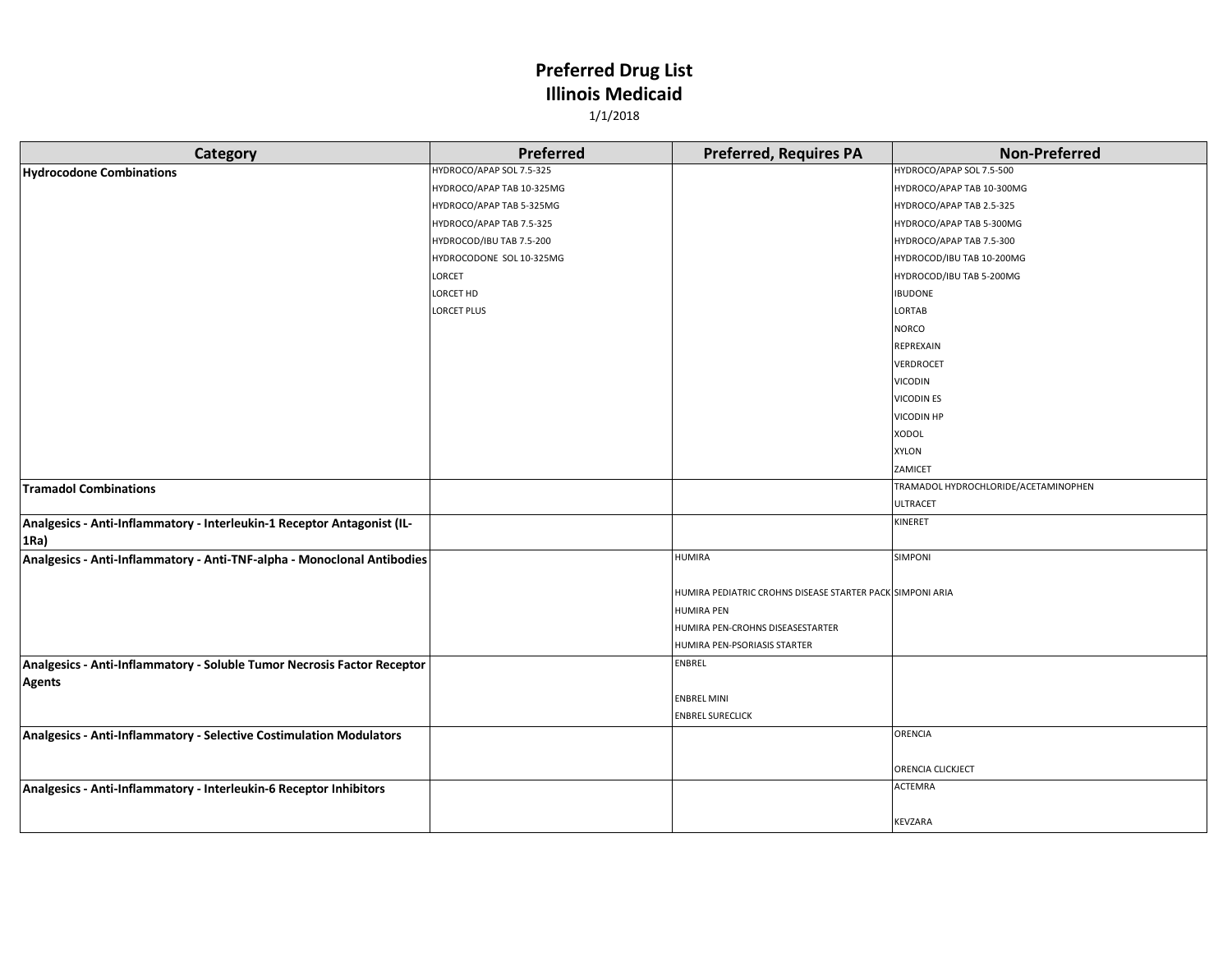| <b>Category</b>                                                        | <b>Preferred</b>          | <b>Preferred, Requires PA</b> | <b>Non-Preferred</b>      |
|------------------------------------------------------------------------|---------------------------|-------------------------------|---------------------------|
| Analgesics - Anti-Inflammatory - Antirheumatic - Janus Kinase (JAK)    |                           |                               | <b>XELJANZ</b>            |
| Inhibitors                                                             |                           |                               |                           |
|                                                                        |                           |                               | <b>XELJANZ XR</b>         |
| Analgesics - Anti-Inflammatory - Phosphodiesterase 4 (PDE4) Inhibitors |                           |                               | <b>OTEZLA</b>             |
|                                                                        |                           |                               |                           |
| Anticonvulsants - Benzodiazepines                                      | CLONAZEPAM                |                               | <b>CLONAZEPAM ODT</b>     |
|                                                                        | <b>DIASTAT ACUDIAL</b>    |                               | <b>KLONOPIN</b>           |
|                                                                        | <b>DIASTAT PEDIATRIC</b>  |                               | <b>ONFI</b>               |
|                                                                        | <b>DIAZEPAM</b>           |                               |                           |
|                                                                        | DIAZEPAM RECTAL GEL       |                               |                           |
| Anticonvulsants - Carbamates                                           |                           |                               | FELBAMATE                 |
|                                                                        |                           |                               | <b>FELBATOL</b>           |
| Anticonvulsants - GABA Modulators                                      |                           |                               | <b>GABITRIL</b>           |
|                                                                        |                           |                               | SABRIL                    |
|                                                                        |                           |                               | TIAGABINE HYDROCHLORIDE   |
|                                                                        |                           |                               | <b>VIGABATRIN</b>         |
| Anticonvulsants - Hydantoins                                           | DILANTIN CAP 30MG         |                               | DILANTIN CAP 100MG        |
|                                                                        | PHENYTOIN                 |                               | <b>DILANTIN INFATABS</b>  |
|                                                                        | PHENYTOIN INFATABS        |                               | DILANTIN-125              |
|                                                                        | PHENYTOIN SODIUM EXTENDED |                               | PEGANONE                  |
|                                                                        |                           |                               | PHENYTEK                  |
| <b>Anticonvulsants - Succinimides</b>                                  | <b>ETHOSUXIMIDE</b>       |                               | <b>CELONTIN</b>           |
|                                                                        |                           |                               | ZARONTIN                  |
| Anticonvulsants - Valproic Acid                                        | DIVALPROEX SODIUM         |                               | <b>DEPAKENE</b>           |
|                                                                        | DIVALPROEX SODIUM DR      |                               | <b>DEPAKOTE</b>           |
|                                                                        | DIVALPROEX SODIUM ER      |                               | <b>DEPAKOTE ER</b>        |
|                                                                        | <b>VALPROIC ACID</b>      |                               | <b>DEPAKOTE SPRINKLES</b> |
| Anticonvulsants - AMPA Glutamate Receptor Antagonists                  |                           |                               | <b>FYCOMPA</b>            |
|                                                                        |                           |                               |                           |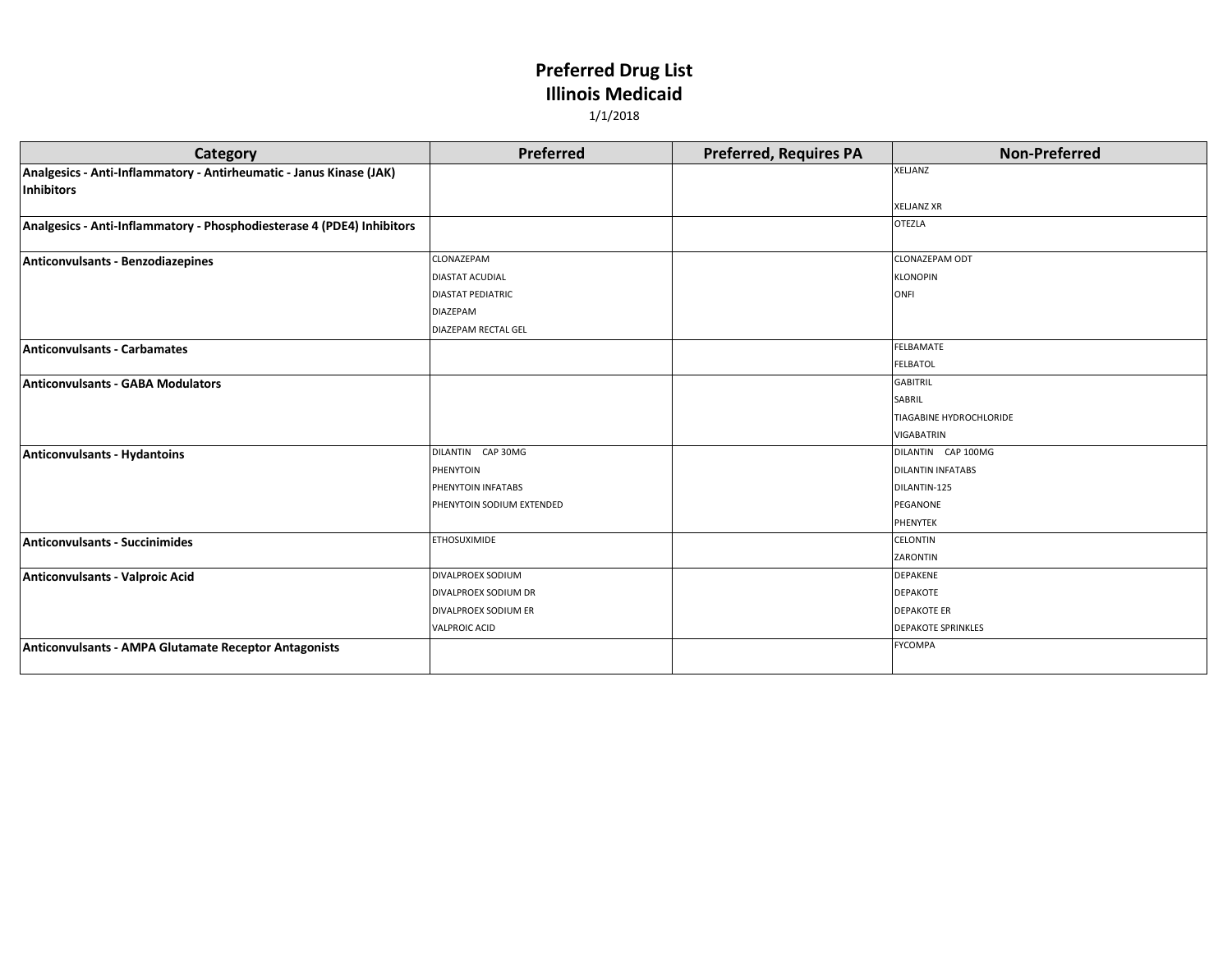| Category                                        | <b>Preferred</b>          | <b>Preferred, Requires PA</b> | <b>Non-Preferred</b>                                       |
|-------------------------------------------------|---------------------------|-------------------------------|------------------------------------------------------------|
| <b>Anticonvulsants - Misc.</b>                  | CARBAMAZEPIN TAB 100MGER  |                               | APTIOM                                                     |
|                                                 | CARBAMAZEPIN TAB 200MG ER |                               | <b>BANZEL</b>                                              |
|                                                 | CARBAMAZEPIN TAB 400MG ER |                               | <b>BRIVIACT</b>                                            |
|                                                 | CARBAMAZEPINE             |                               | CARBAMAZEPIN CAP 100MG ER                                  |
|                                                 | EPITOL                    |                               | CARBAMAZEPIN CAP 200MG ER                                  |
|                                                 | <b>GABAPENTIN</b>         |                               | CARBAMAZEPIN CAP 300MG ER                                  |
|                                                 | LAMOTRIGINE               |                               | CARBATROL                                                  |
|                                                 | LEVETIRACETAM             |                               | <b>KEPPRA</b>                                              |
|                                                 | LEVETIRACETAM ER          |                               | <b>KEPPRA XR</b>                                           |
|                                                 | LYRICA                    |                               | LAMICTAL                                                   |
|                                                 | OXCARBAZEPINE             |                               | LAMICTAL CHEWABLE DISPERSIBLE                              |
|                                                 | PRIMIDONE                 |                               | LAMICTAL ODT                                               |
|                                                 | ROWEEPRA                  |                               | LAMICTAL STARTER/NOT TAKING CARBAMAZEPINE                  |
|                                                 | <b>TOPIRAMATE</b>         |                               | LAMICTAL STARTER/TAKING CARBAMAZEPINE/NOT TAKING VALPROATE |
|                                                 | ZONISAMIDE                |                               | LAMICTAL STARTER/TAKING VALPROATE                          |
|                                                 |                           |                               | <b>LAMICTAL XR</b>                                         |
|                                                 |                           |                               | <b>LAMOTRIGINE ER</b>                                      |
|                                                 |                           |                               | <b>LAMOTRIGINE ODT</b>                                     |
|                                                 |                           |                               | LAMOTRIGINE STARTER KIT/BLUE                               |
|                                                 |                           |                               | LAMOTRIGINE STARTER KIT/GREEN                              |
|                                                 |                           |                               | LAMOTRIGINE STARTER KIT/ORANGE                             |
|                                                 |                           |                               | <b>LAMOTRIGINE TITRATION</b>                               |
|                                                 |                           |                               | <b>MYSOLINE</b>                                            |
|                                                 |                           |                               | <b>NEURONTIN</b>                                           |
|                                                 |                           |                               | <b>OXTELLAR XR</b>                                         |
|                                                 |                           |                               | POTIGA                                                     |
|                                                 |                           |                               | <b>QUDEXY XR</b>                                           |
|                                                 |                           |                               | SPRITAM                                                    |
|                                                 |                           |                               | <b>TEGRETOL</b>                                            |
|                                                 |                           |                               | <b>TEGRETOL-XR</b>                                         |
|                                                 |                           |                               | <b>TOPAMAX</b>                                             |
|                                                 |                           |                               | <b>TOPAMAX SPRINKLE</b>                                    |
|                                                 |                           |                               | <b>TOPIRAMATE ER</b>                                       |
|                                                 |                           |                               | TRILEPTAL                                                  |
|                                                 |                           |                               | <b>TROKENDI XR</b>                                         |
|                                                 |                           |                               | VIMPAT                                                     |
|                                                 |                           |                               | ZONEGRAN                                                   |
| <b>Erythropoiesis-Stimulating Agents (ESAs)</b> |                           | ARANESP ALBUMIN FREE          | EPOGEN                                                     |
|                                                 |                           | <b>PROCRIT</b>                | <b>MIRCERA</b>                                             |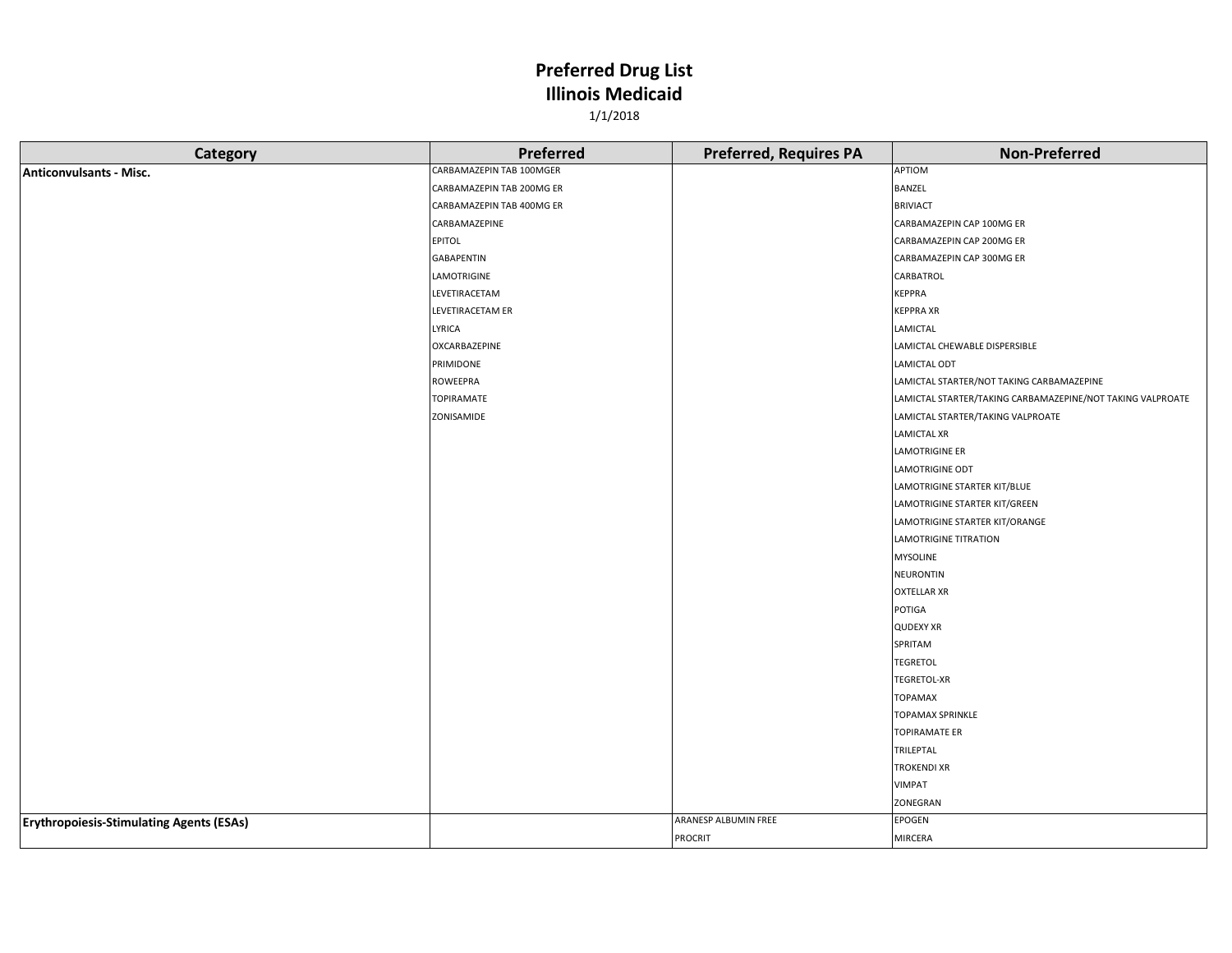| <b>Category</b>                                                      | <b>Preferred</b>                  | <b>Preferred, Requires PA</b> | <b>Non-Preferred</b>      |
|----------------------------------------------------------------------|-----------------------------------|-------------------------------|---------------------------|
| Granulocyte Colony-Stimulating Factors (G-CSF)                       | GRANIX                            |                               | <b>NEULASTA</b>           |
|                                                                      | NEUPOGEN                          |                               | NEULASTA ONPRO KIT        |
|                                                                      | ZARXIO                            |                               |                           |
| Anticoagulants - Low Molecular Weight Heparins                       | <b>ENOXAPARIN SODIUM</b>          |                               | LOVENOX                   |
|                                                                      | FRAGMIN                           |                               |                           |
| Anticoagulants - Synthetic Heparinoid-Like Agents                    | FONDAPARINUX SODIUM               |                               | ARIXTRA                   |
| Anticoagulants - Thrombin Inhibitors - Selective Direct & Reversible |                                   |                               | PRADAXA                   |
|                                                                      |                                   |                               |                           |
| Anticoagulants - Direct Factor Xa Inhibitors                         |                                   | <b>ELIQUIS</b>                | SAVAYSA                   |
|                                                                      |                                   | XARELTO                       |                           |
|                                                                      |                                   | <b>XARELTO STARTER PACK</b>   |                           |
| <b>Ophthalmic Antiallergic</b>                                       | AZELASTINE HCL                    |                               | <b>ALOCRIL</b>            |
|                                                                      | <b>CROMOLYN SODIUM</b>            |                               | <b>ALOMIDE</b>            |
|                                                                      | PAZEO                             |                               | <b>BEPREVE</b>            |
|                                                                      |                                   |                               | <b>ELESTAT</b>            |
|                                                                      |                                   |                               | <b>EMADINE</b>            |
|                                                                      |                                   |                               | <b>EPINASTINE HCL</b>     |
|                                                                      |                                   |                               | LASTACAFT                 |
|                                                                      |                                   |                               | <b>OLOPATADINE HCL</b>    |
|                                                                      |                                   |                               | OLOPATADINE HYDROCHLORIDE |
|                                                                      |                                   |                               | PATADAY                   |
|                                                                      |                                   |                               | PATANOL                   |
| <b>Otic Steroid-Anti-infective Combinations</b>                      | <b>CIPRODEX</b>                   |                               | <b>CIPRO HC</b>           |
|                                                                      | NEOMYCIN/POLYMYXIN/HC             |                               | <b>COLY-MYCIN S</b>       |
|                                                                      | NEOMYCIN/POLYMYXIN/HYDROCORTISONE |                               | <b>OTOVEL</b>             |
| <b>Scabicides &amp; Pediculicides</b>                                | <b>EURAX</b>                      |                               | <b>ELIMITE</b>            |
|                                                                      | <b>GNP LICE TREATMENT</b>         |                               | LINDANE                   |
|                                                                      | HM LICE TREATMENT                 |                               | <b>MALATHION</b>          |
|                                                                      | <b>LICE TREATMENT</b>             |                               | <b>OVIDE</b>              |
|                                                                      | <b>NATROBA</b>                    |                               | SPINOSAD                  |
|                                                                      | PERMETHRIN                        |                               |                           |
|                                                                      | <b>SKLICE</b>                     |                               |                           |